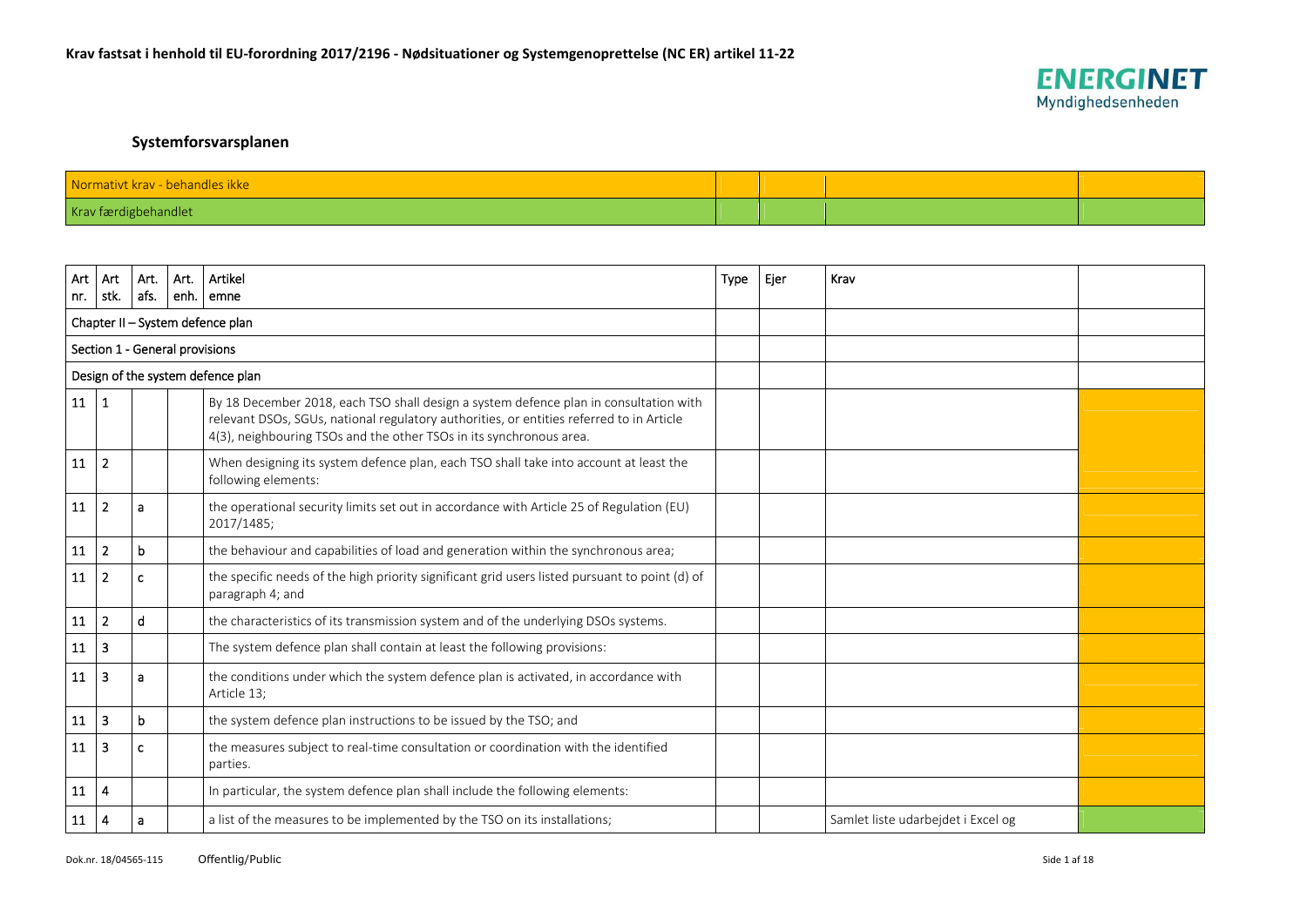

| 11         | $\overline{4}$   | b           |              | a list of the measures to be implemented by DSOs and of the DSOs responsible for<br>implementing those measures on their installations;                                                                                                                                                                  |  | fremsendt til Forsyningstilsynet den 18.<br>december 2018.                                                                                                                                            |  |
|------------|------------------|-------------|--------------|----------------------------------------------------------------------------------------------------------------------------------------------------------------------------------------------------------------------------------------------------------------------------------------------------------|--|-------------------------------------------------------------------------------------------------------------------------------------------------------------------------------------------------------|--|
| 11         | $\boldsymbol{4}$ | $\mathbf c$ |              | a list of the SGUs responsible for implementing on their installations the measures that<br>result from the mandatory requirements set out in Regulation (EU) 2016/631, (EU)<br>2016/1388 and (EU) 2016/1447 or from national legislation and a list of the measures to<br>be implemented by those SGUs; |  | Listen indeholder fortrolige oplysninger og<br>offentliggøres ikke.                                                                                                                                   |  |
| 11         | $\overline{4}$   | d           |              | a list of high priority significant grid users and the terms and conditions for their<br>disconnection, and                                                                                                                                                                                              |  | Eneringet har ikke identificeret<br>højtprioriterede betydelige netbrugere.                                                                                                                           |  |
| 11         | $\overline{4}$   | e           |              | the implementation deadlines for each measure listed in the system defence plan.                                                                                                                                                                                                                         |  | Foranstaltninger skal gennemføres senest<br>den 18. december 2019, dog skal<br>foranstaltninger i medfør af artikel 15, stk.<br>5-8, først finde anvendelse den 18.<br>december 2022, jf. artikel 55. |  |
| 11         | 5                |             |              | The system defence plan shall include at least the following technical and organisational<br>measures specified in Section 2 of Chapter II:                                                                                                                                                              |  |                                                                                                                                                                                                       |  |
| 11         | 5                | a           |              | system protection schemes including at least:                                                                                                                                                                                                                                                            |  |                                                                                                                                                                                                       |  |
| 11         | 5                | a           |              | automatic under-frequency control scheme in accordance with Article 15;                                                                                                                                                                                                                                  |  |                                                                                                                                                                                                       |  |
| ${\bf 11}$ | 5                | a           | ij           | automatic over-frequency control scheme in accordance with Article 16; and                                                                                                                                                                                                                               |  |                                                                                                                                                                                                       |  |
| ${\bf 11}$ | 5                | a           | iii          | automatic scheme against voltage collapse in accordance with Article 17.                                                                                                                                                                                                                                 |  |                                                                                                                                                                                                       |  |
| 11         | 5                | $\mathbf b$ |              | system defence plan procedures, including at least:                                                                                                                                                                                                                                                      |  |                                                                                                                                                                                                       |  |
| ${\bf 11}$ | 5                | b           |              | frequency deviation management procedure in accordance with Article 18;                                                                                                                                                                                                                                  |  |                                                                                                                                                                                                       |  |
| 11         | 5                | b           | ii.          | voltage deviation management procedure in accordance with Article 19;                                                                                                                                                                                                                                    |  |                                                                                                                                                                                                       |  |
| ${\bf 11}$ | 5                | b           | iii          | power flow management procedure in accordance with Article 20;                                                                                                                                                                                                                                           |  |                                                                                                                                                                                                       |  |
| 11         | 5                | b           | iv           | assistance for active power procedure in accordance with Article 21; and                                                                                                                                                                                                                                 |  |                                                                                                                                                                                                       |  |
| ${\bf 11}$ | 5                | b           | $\mathbf{v}$ | manual demand disconnection procedure in accordance with Article 22.                                                                                                                                                                                                                                     |  |                                                                                                                                                                                                       |  |
| 11         | 6                |             |              | The measures contained in the system defence plan shall comply with the following<br>principles:                                                                                                                                                                                                         |  |                                                                                                                                                                                                       |  |
| 11         | 6                | a           |              | their impact on the system users shall be minimal;                                                                                                                                                                                                                                                       |  |                                                                                                                                                                                                       |  |
| 11         | 6                | b           |              | they shall be economically efficient;                                                                                                                                                                                                                                                                    |  |                                                                                                                                                                                                       |  |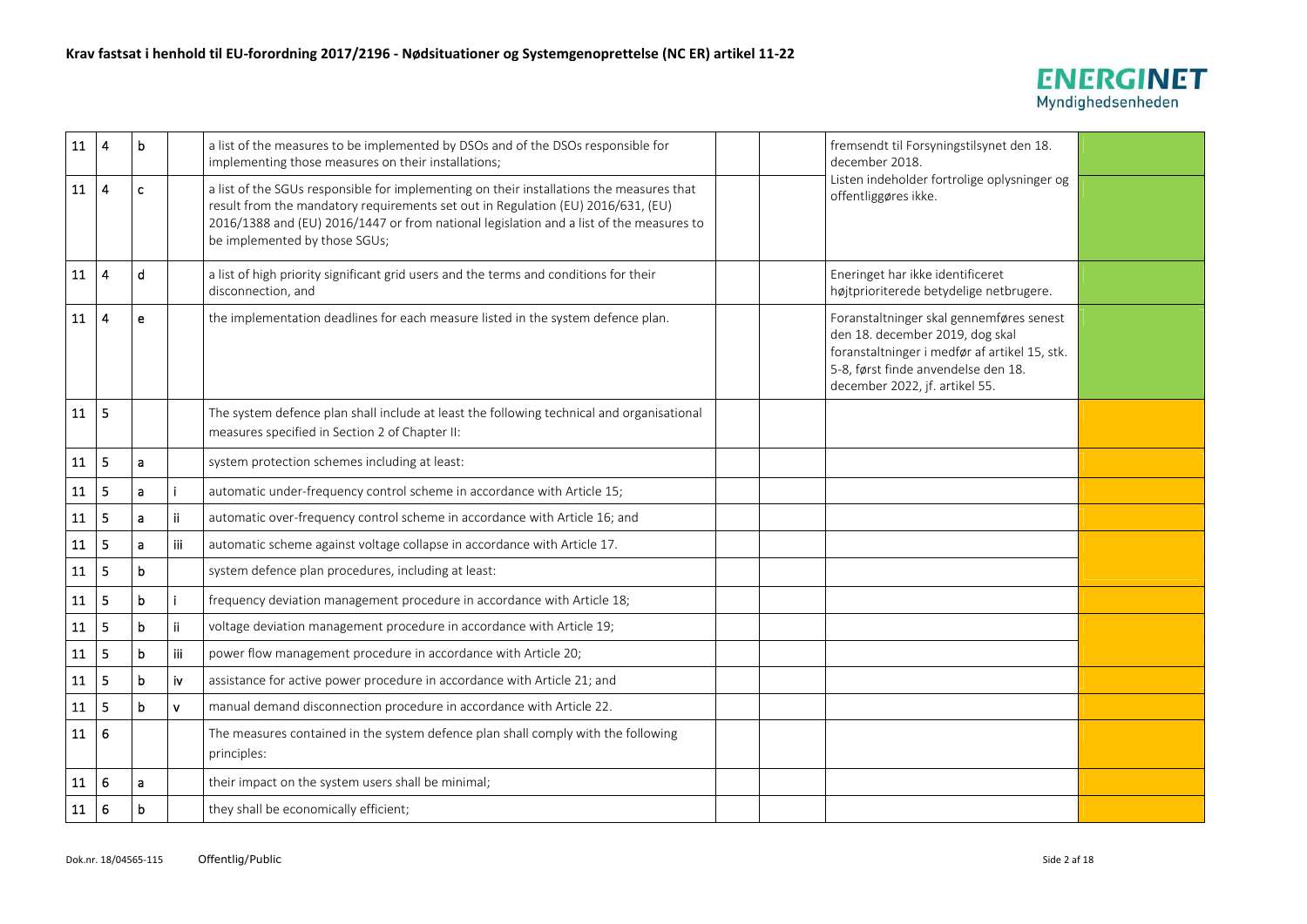

| ${\bf 11}$      | 6              | $\mathbf{c}$ | only those measures that are necessary shall be activated; and                                                                                                                                                                                                                                                                                                                                 |  |                                                               |  |
|-----------------|----------------|--------------|------------------------------------------------------------------------------------------------------------------------------------------------------------------------------------------------------------------------------------------------------------------------------------------------------------------------------------------------------------------------------------------------|--|---------------------------------------------------------------|--|
| ${\bf 11}$      | 6              | d            | they shall not lead the TSO's transmission system or the interconnected transmission<br>systems into emergency state or blackout state.                                                                                                                                                                                                                                                        |  |                                                               |  |
|                 |                |              | Implementation of the system defence plan                                                                                                                                                                                                                                                                                                                                                      |  |                                                               |  |
| 12              | 1              |              | By 18 December 2019 each TSO shall implement those measures of its system defence<br>plan that are to be implemented on the transmission system. It shall maintain the<br>implemented measures henceforth.                                                                                                                                                                                     |  |                                                               |  |
| 12              | $\overline{2}$ |              | By 18 December 2018 each TSO shall notify the transmission connected DSOs of the<br>measures, including the deadlines for implementation, which are to be implemented on:                                                                                                                                                                                                                      |  |                                                               |  |
| $12\,$          | $\overline{2}$ | a            | the DSO's installations pursuant to Article 11(4); or                                                                                                                                                                                                                                                                                                                                          |  |                                                               |  |
| 12              | $\overline{2}$ | $\mathbf b$  | the installations of SGUs identified pursuant to Article 11(4) connected to their<br>distribution systems; or                                                                                                                                                                                                                                                                                  |  |                                                               |  |
| 12              | $\overline{2}$ | $\mathbf{c}$ | the installations of defence service providers connected to their distribution systems; or                                                                                                                                                                                                                                                                                                     |  |                                                               |  |
| 12              | $\overline{2}$ | $\mathbf d$  | the installations of DSOs connected to their distribution systems.                                                                                                                                                                                                                                                                                                                             |  |                                                               |  |
| 12              | 3              |              | By 18 December 2018 each TSO shall notify the SGUs identified pursuant to point (c) of<br>Article 11(4) or the defence service providers directly connected to its transmission<br>system of the measures which are to be implemented on their installations, including the<br>deadlines for the implementation.                                                                               |  |                                                               |  |
| 12 <sub>2</sub> | 4              |              | When provided for in national legislation, the TSO shall notify directly SGUs identified<br>pursuant to point (c) of Article 11(4), defence service providers or DSOs connected to<br>distribution systems of the measures which are to be implemented on their installations,<br>including the deadlines for their implementation. It shall inform the concerned DSO of<br>this notification. |  | Ikke relevant - er ikke foreskrevet i<br>national lovgivning. |  |
| 12              | -5             |              | Where a TSO notifies a DSO in accordance with paragraph 2, the DSO shall notify in turn,<br>without delay, the SGUs, the defence service providers and the DSOs connected to its<br>distribution system of the measures of the system defence plan that they have to<br>implement on their respective installations, including the deadlines for their<br>implementation.                      |  |                                                               |  |
| $12\,$          | 6              |              | Each notified DSO, SGU and defence service provider shall:                                                                                                                                                                                                                                                                                                                                     |  |                                                               |  |
| 12              | 6              | a            | implement the measures notified pursuant to this Article no later than 12 months from<br>the date of notification;                                                                                                                                                                                                                                                                             |  |                                                               |  |
| 12              | 6              | b            | confirm the implementation of the measures to the notifying system operator, who shall,                                                                                                                                                                                                                                                                                                        |  |                                                               |  |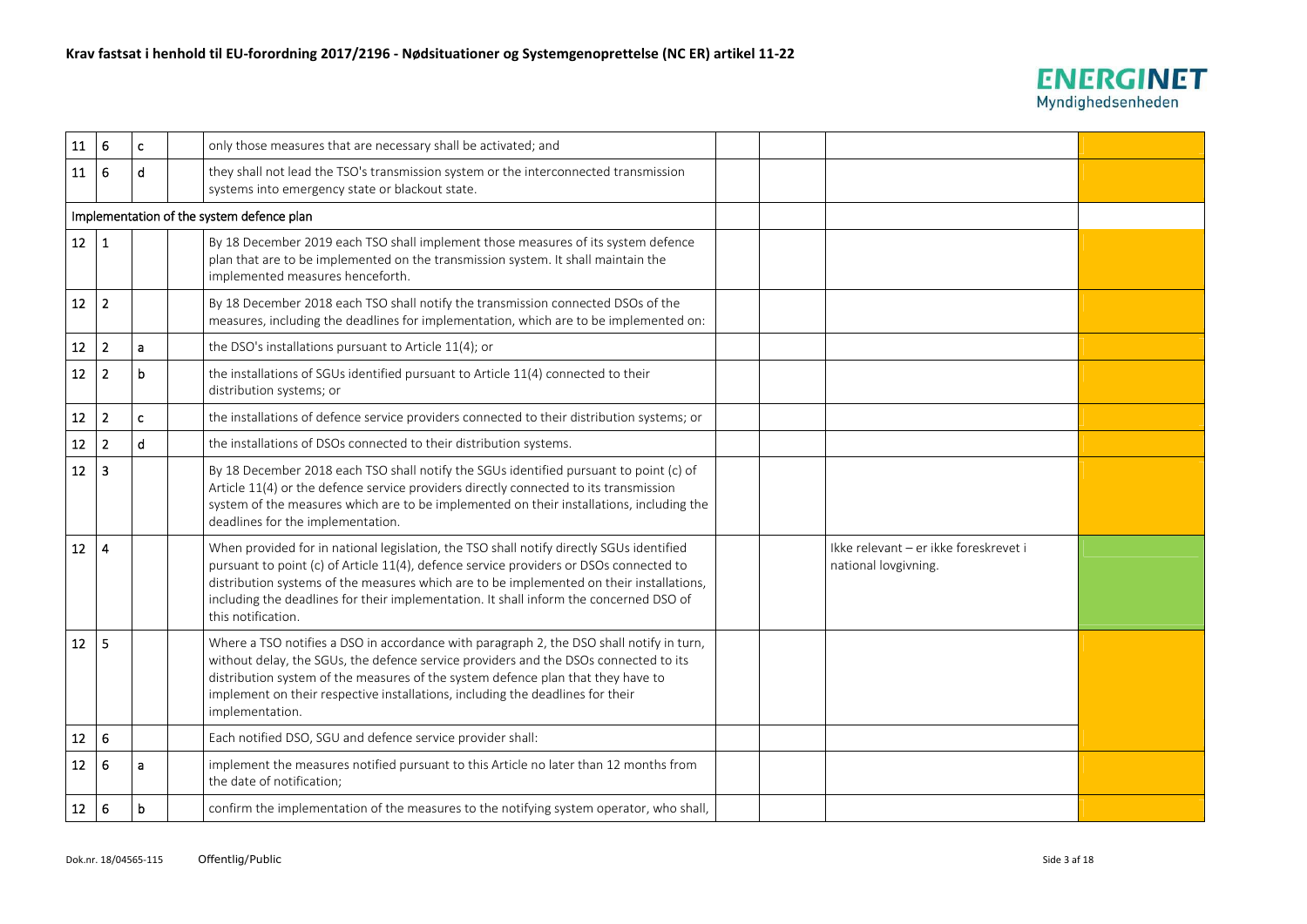

|                  |                |   | when different from the TSO, notify the confirmation to the TSO; and                                                                                                                                                                                                                                                                        |  |  |
|------------------|----------------|---|---------------------------------------------------------------------------------------------------------------------------------------------------------------------------------------------------------------------------------------------------------------------------------------------------------------------------------------------|--|--|
| 12               | 6              | c | maintain the measures implemented on its installations.                                                                                                                                                                                                                                                                                     |  |  |
|                  |                |   | Activation of the system defence plan                                                                                                                                                                                                                                                                                                       |  |  |
| 13 <sup>13</sup> | $\mathbf{1}$   |   | Each TSO shall activate the procedures of its system defence plan pursuant to point (b) of<br>Article 11(5) in coordination with DSOs and SGUs identified pursuant to Article 11(4) and<br>with defence service providers.                                                                                                                  |  |  |
| 13               | $\overline{2}$ |   | In addition to the automatically activated schemes of the system defence plan, pursuant<br>to point (a) of Article 11(5), each TSO shall activate a procedure of the system defence<br>plan when:                                                                                                                                           |  |  |
| 13               | $\overline{2}$ | a | the system is in emergency state in accordance with the criteria set out in Article 18(3) of<br>Regulation (EU) 2017/1485 and there are no remedial actions available to restore the<br>system to the normal state; or                                                                                                                      |  |  |
| 13               | $\overline{2}$ | b | based on the operational security analysis, the operational security of the transmission<br>system requires the activation of a measure of the system defence plan pursuant to<br>Article 11(5) in addition to the available remedial actions.                                                                                              |  |  |
| 13               | 3              |   | Each DSO and SGU identified pursuant to Article 11(4), as well as each defence service<br>provider shall execute without undue delay the system defence plan instructions issued<br>by the TSO pursuant to point (c) of Article 11(3), in accordance with the system defence<br>plan procedures provided for in point (b) of Article 11(5). |  |  |
| 13               | $\overline{4}$ |   | Each TSO shall activate procedures of its system defence plan referred to in point (b) of<br>Article 11(5) having a significant cross-border impact in coordination with the impacted<br>TSO <sub>S</sub> .                                                                                                                                 |  |  |
|                  |                |   | Inter-TSO assistance and coordination in emergency state                                                                                                                                                                                                                                                                                    |  |  |
| 14               | $\mathbf{1}$   |   | Upon request from a TSO in emergency state, each TSO shall provide through<br>interconnectors any possible assistance to the requesting TSO, provided this does not<br>cause its transmission system or the interconnected transmission systems to enter into<br>emergency or blackout state.                                               |  |  |
| 14               | $\overline{2}$ |   | When the assistance needs to be provided through direct current interconnectors, it may<br>consist in carrying out the following actions, taking into account the technical<br>characteristics and capability of HVDC system:                                                                                                               |  |  |
| 14               | $\overline{2}$ | a | manual regulation actions of the transmitted active power to help the TSO in emergency<br>state to bring power flows within operational security limits or frequency of<br>neighbouring synchronous area within system frequency limits for alert state defined                                                                             |  |  |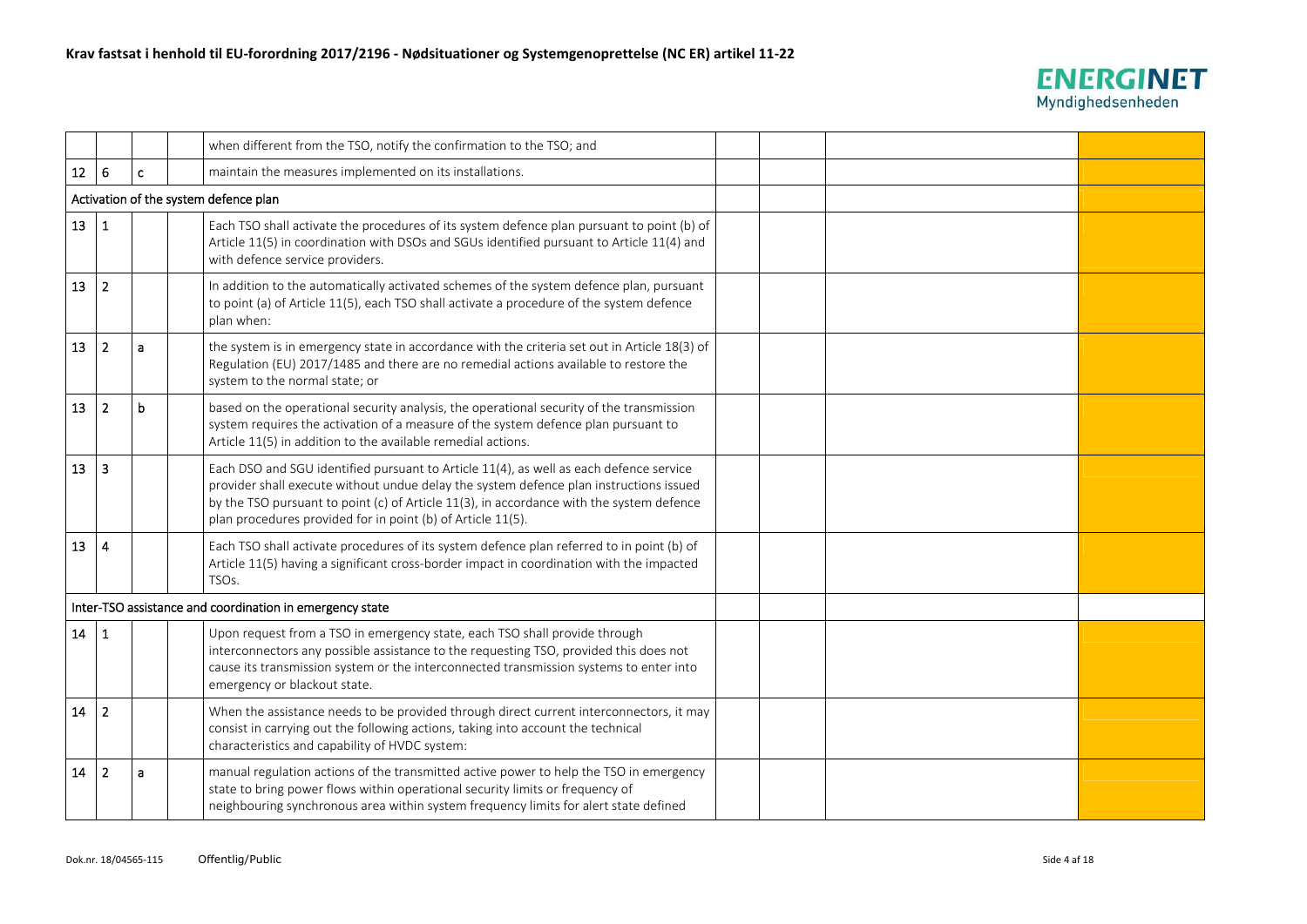

|    |                |              | pursuant to Article 18(2) of Regulation (EU) 2017/1485;                                                                                                                                                                                                                                                                                                                                                                                                                                                                                                                                                                                                                                                                                                |  |                                                                           |  |
|----|----------------|--------------|--------------------------------------------------------------------------------------------------------------------------------------------------------------------------------------------------------------------------------------------------------------------------------------------------------------------------------------------------------------------------------------------------------------------------------------------------------------------------------------------------------------------------------------------------------------------------------------------------------------------------------------------------------------------------------------------------------------------------------------------------------|--|---------------------------------------------------------------------------|--|
| 14 | $\overline{2}$ | b            | automatic control functions of the transmitted active power based on the signals and<br>criteria set out in Article 13 of Regulation (EU) 2016/1447;                                                                                                                                                                                                                                                                                                                                                                                                                                                                                                                                                                                                   |  |                                                                           |  |
| 14 | $\overline{2}$ | $\mathbf{c}$ | automatic frequency control pursuant to Articles 15 to 18 of Regulation (EU) 2016/1447<br>in case of islanded operation;                                                                                                                                                                                                                                                                                                                                                                                                                                                                                                                                                                                                                               |  |                                                                           |  |
| 14 | $\overline{2}$ | d            | voltage and reactive power control pursuant to Article 24 of Regulation (EU) 2016/1447,<br>and                                                                                                                                                                                                                                                                                                                                                                                                                                                                                                                                                                                                                                                         |  |                                                                           |  |
| 14 | $\overline{2}$ | $\mathbf{e}$ | any other appropriate action.                                                                                                                                                                                                                                                                                                                                                                                                                                                                                                                                                                                                                                                                                                                          |  |                                                                           |  |
| 14 | $\overline{3}$ |              | Each TSO may proceed to a manual disconnection of any transmission system element<br>having a significant cross-border impact, including an interconnector, subject to the<br>following requirements:                                                                                                                                                                                                                                                                                                                                                                                                                                                                                                                                                  |  |                                                                           |  |
| 14 | $\overline{3}$ | a            | the TSO shall coordinate with neighbouring TSOs; and                                                                                                                                                                                                                                                                                                                                                                                                                                                                                                                                                                                                                                                                                                   |  |                                                                           |  |
| 14 | 3              | b            | this action shall not lead the remaining interconnected transmission system into<br>emergency state or blackout state.                                                                                                                                                                                                                                                                                                                                                                                                                                                                                                                                                                                                                                 |  |                                                                           |  |
| 14 | $\overline{4}$ |              | Notwithstanding paragraph 3, a TSO may manually disconnect any transmission system<br>element having a significant cross-border impact, including an interconnector, without<br>coordination, in exceptional circumstances implying a violation of the operational<br>security limits, to prevent endangering personnel safety or damaging equipment. Within<br>30 days of the incident, the TSO shall prepare a report at least in English containing a<br>detailed explanation of the rationale, implementation and impact of this action and<br>submit it to the relevant regulatory authority in accordance with Article 37 of Directive<br>2009/72/EC and neighbouring TSOs, and make it available to the significantly affected<br>system users. |  |                                                                           |  |
|    |                |              | Section 2 - Measures of the system defence plan                                                                                                                                                                                                                                                                                                                                                                                                                                                                                                                                                                                                                                                                                                        |  |                                                                           |  |
|    |                |              | Automatic under-frequency control scheme                                                                                                                                                                                                                                                                                                                                                                                                                                                                                                                                                                                                                                                                                                               |  |                                                                           |  |
| 15 | $\vert$ 1      |              | The scheme for the automatic control of under-frequency of the system defence plan<br>shall include a scheme for the automatic low frequency demand disconnection and the<br>settings of the limited frequency sensitive mode-underfrequency in the TSO load<br>frequency control (LFC) area.                                                                                                                                                                                                                                                                                                                                                                                                                                                          |  |                                                                           |  |
| 15 | $\overline{2}$ |              | In the design of its system defence plan, each TSO shall provide for the activation of the<br>limited frequency sensitive mode-underfrequency prior to the activation of the scheme<br>for the automatic low frequency demand disconnection, where the rate of change of                                                                                                                                                                                                                                                                                                                                                                                                                                                                               |  | DCC art. 19, stk. 1, a) $-(LFDD)$<br>RfG art. 15, stk. 2, c) – (LFSM – U) |  |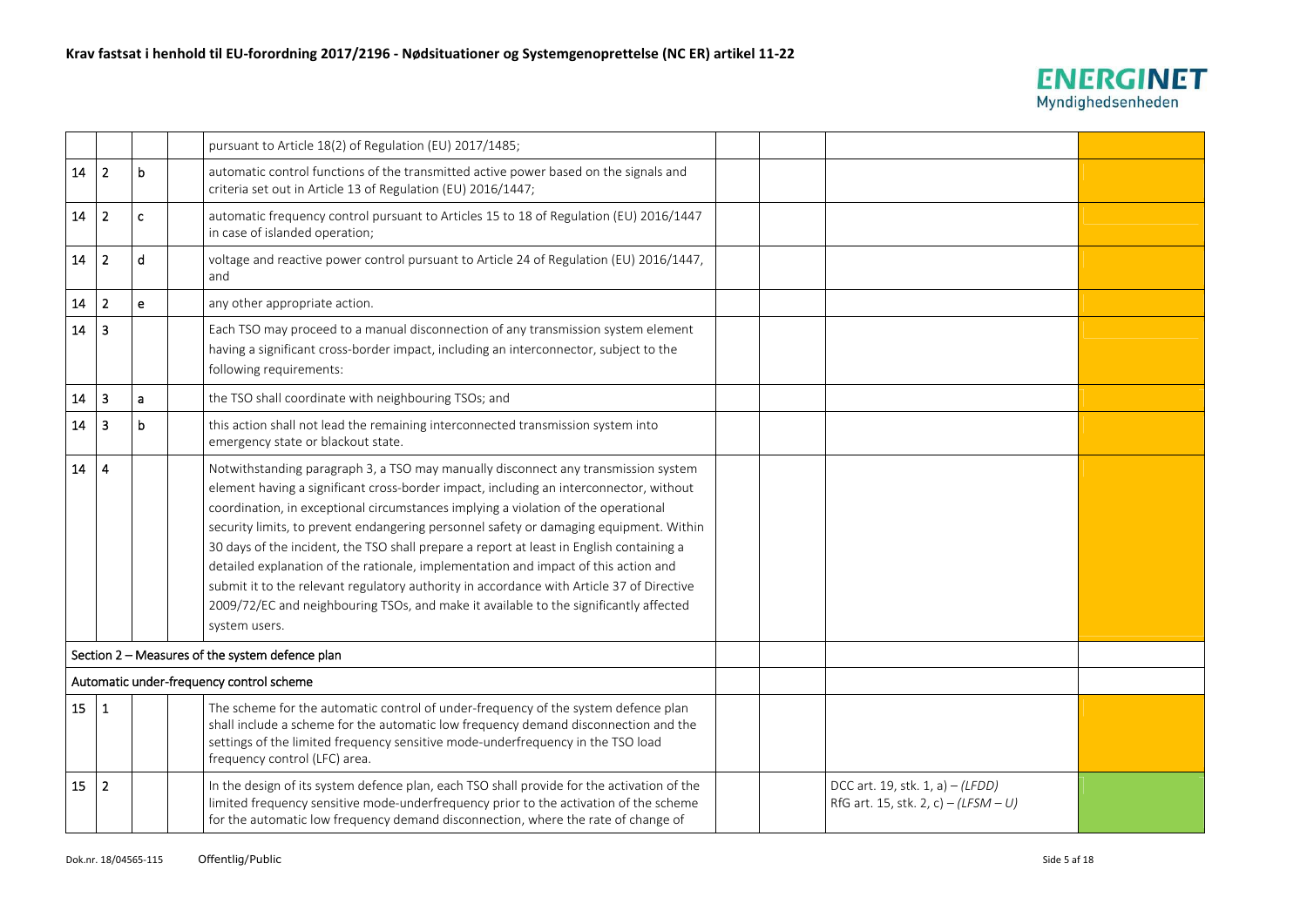

|    |                         |              | frequency allows it.                                                                                                                                                                                                                                                                                                                                                                                                                                                                                                                                                                                                                                                                                                                                                                                                                                                                                                                                                                                          |  | TF 3.2.2 afsnit $5.2.1$ - Frekvensrespons<br>TF 3.2.3 afsnit 5.1.1.2 - Anlæg i kategori C<br>og D (Frekvensrespons)<br>TF 3.2.5 afsnit 5.2.1 - Frekvensrespons<br>TF 3.3.1 afsnit 5.2.1 - Frekvensrespons<br>(LFSM-U og LFSM-O)                                                     |  |
|----|-------------------------|--------------|---------------------------------------------------------------------------------------------------------------------------------------------------------------------------------------------------------------------------------------------------------------------------------------------------------------------------------------------------------------------------------------------------------------------------------------------------------------------------------------------------------------------------------------------------------------------------------------------------------------------------------------------------------------------------------------------------------------------------------------------------------------------------------------------------------------------------------------------------------------------------------------------------------------------------------------------------------------------------------------------------------------|--|-------------------------------------------------------------------------------------------------------------------------------------------------------------------------------------------------------------------------------------------------------------------------------------|--|
| 15 | $\overline{3}$          |              | Prior to the activation of the automatic low frequency demand disconnection scheme set<br>out in Article 15 and provided that the rate of change of frequency allows it, each TSO<br>shall, directly or indirectly through DSOs, activate demand response from the relevant<br>defence service providers and:                                                                                                                                                                                                                                                                                                                                                                                                                                                                                                                                                                                                                                                                                                 |  | TF 3.2.2 afsnit 5.2 - Reguleringsfunktioner<br>for aktiv effekt<br>TF 3.2.3 afsnit 5.1 - Reguleringsfunktioner<br>for aktiv effekt<br>TF 3.2.5 afsnit 5.2 - Reguleringsfunktioner<br>for aktiv effekt<br>TF 3.3.1 afsnit 5.2 - Reguleringsfunktioner<br>af aktiv effekt og frekvens |  |
| 15 | $\overline{3}$          | $\mathbf{a}$ | switch energy storage units acting as load to generation mode at an active power set-<br>point established by the TSO in the system defence plan; or                                                                                                                                                                                                                                                                                                                                                                                                                                                                                                                                                                                                                                                                                                                                                                                                                                                          |  | TF 3.3.1 afsnit 5.2.1 - Frekvensrespons<br>(LFSM-U og LFSM-O)                                                                                                                                                                                                                       |  |
| 15 | $\overline{\mathbf{3}}$ | $\mathbf b$  | when the energy storage unit is not capable of switching fast enough to stabilise<br>frequency, manually disconnect the energy storage unit.                                                                                                                                                                                                                                                                                                                                                                                                                                                                                                                                                                                                                                                                                                                                                                                                                                                                  |  | TF 3.3.1 afsnit 5.2.1 - Frekvensrespons<br>(LFSM-U og LFSM-O)                                                                                                                                                                                                                       |  |
| 15 | $\overline{4}$          |              | Each TSO shall establish in its system defence plan the frequency thresholds at which the<br>automatic switching or disconnection of energy storage units shall occur. These<br>frequency thresholds shall be lower or equal to the system frequency limit defined for<br>the emergency state in Article 18(3) of Regulation (EU) 2017/1485 and higher than the<br>frequency limit for demand disconnection starting mandatory level laid down in the<br>Annex.                                                                                                                                                                                                                                                                                                                                                                                                                                                                                                                                               |  | TF 3.3.1 afsnit 5.2.1 - Frekvensrespons<br>(LFSM-U og LFSM-O)                                                                                                                                                                                                                       |  |
| 15 | 5                       |              | Each TSO shall design the scheme for the automatic low frequency demand<br>disconnection in accordance with the parameters for shedding load in real-time laid<br>down in the Annex. The scheme shall include the disconnection of demand at different<br>frequencies, from a 'starting mandatory level' to a 'final mandatory level', within an<br>implementation range whilst respecting a minimum number and maximum size of steps.<br>The implementation range shall define the maximum admissible deviation of netted<br>demand to be disconnected from the target netted demand to be disconnected at a<br>given frequency, calculated through a linear interpolation between starting and final<br>mandatory levels. The implementation range shall not allow the disconnection of less<br>netted demand than the amount of netted demand to be disconnected at the starting<br>mandatory level. A step cannot be considered as such if no netted demand is<br>disconnected when this step is reached. |  | Distributionssystem og forbrugsanlæg -<br>"Generelt krav"<br>DCC art. 19, stk. 1, a) - (LFDD)<br>CE:<br>Trin a 8 %.<br>Trin 1: f < 49,0 Hz<br>Trin 2: $f < 48,8$ Hz<br>Trin 3: f < 48,6 Hz<br>Trin 4: f < 48,4 Hz<br>Trin 5: f < 48,2 Hz<br>Trin 6: f < 48,0 Hz<br>N:               |  |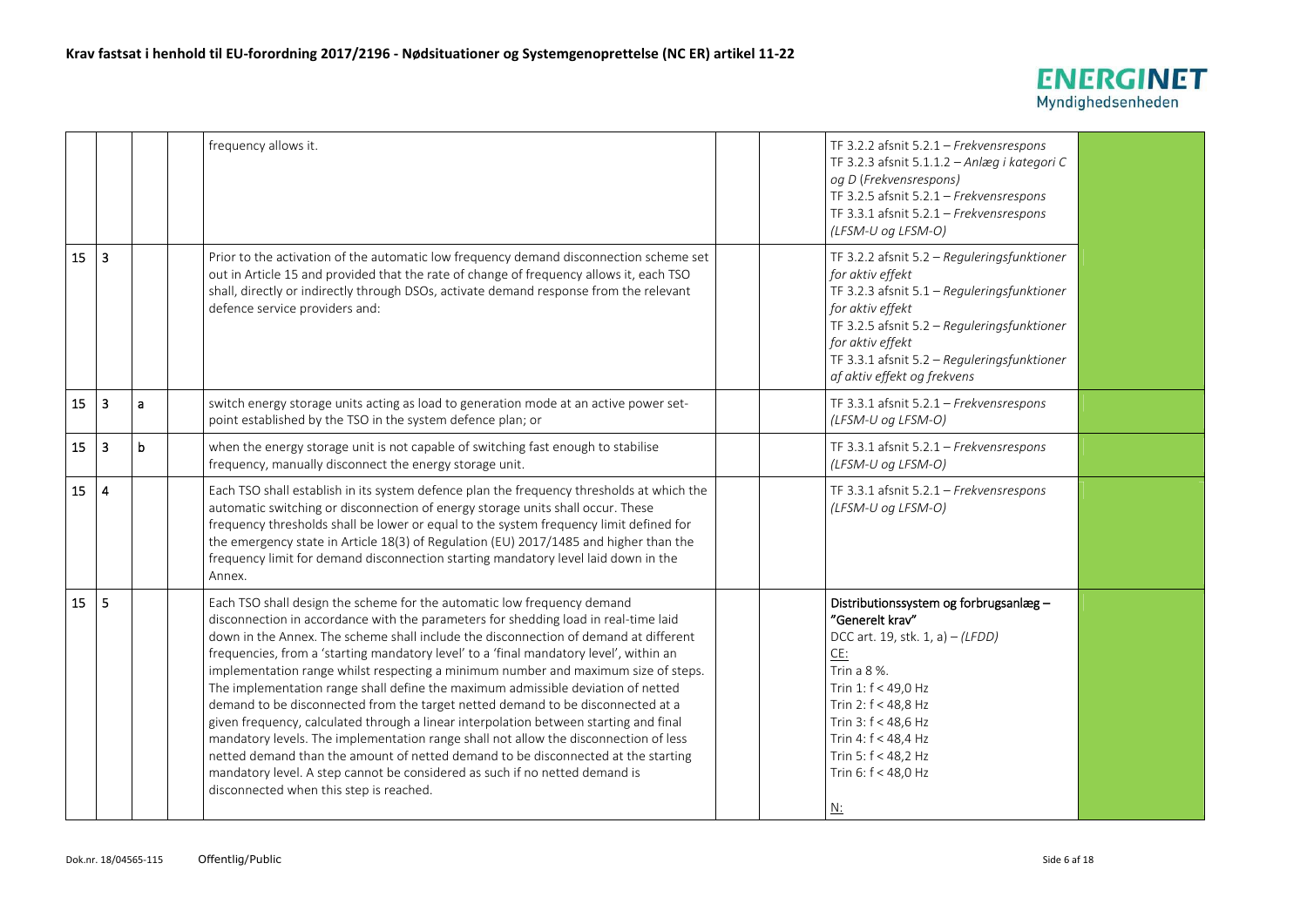

|    |                |              |                                                                                                                                                                                                                                                                      |  | Trin a 10 %<br>Trin 1: f < 48,5 Hz<br>Trin 2: f < 48,3 Hz<br>Trin 3: f < 48,1 Hz                                                                                                                                                                                                            |  |
|----|----------------|--------------|----------------------------------------------------------------------------------------------------------------------------------------------------------------------------------------------------------------------------------------------------------------------|--|---------------------------------------------------------------------------------------------------------------------------------------------------------------------------------------------------------------------------------------------------------------------------------------------|--|
|    |                |              |                                                                                                                                                                                                                                                                      |  | LFDD Forbrugsanlæg - kat.4:<br>Jf. bilag 1.A. - Alternativ til "Generelt<br>krav"                                                                                                                                                                                                           |  |
|    |                |              |                                                                                                                                                                                                                                                                      |  | Forbrugsanlæg - kat.6:<br>Manuel indstilling af togdrift.<br>Tog mellem stationer: Stop togdrift<br>ved den nærmeste station eller<br>trinbræt<br>Tog ved station: Bliv holdende.<br>$\bullet$<br>Maksimal tid: 15 min<br>CE:<br>Indstilling: f < 49,0 Hz<br>N:<br>Indstilling: f < 48,5 Hz |  |
| 15 | 6              |              | Each TSO or DSO shall install the relays necessary for low frequency demand<br>disconnection taking into account at least load behaviour and dispersed generation.                                                                                                   |  |                                                                                                                                                                                                                                                                                             |  |
| 15 | $\overline{7}$ |              | When implementing the scheme for the automatic low frequency demand disconnection<br>pursuant to the notification under Article 12(2), each TSO or DSO shall:                                                                                                        |  |                                                                                                                                                                                                                                                                                             |  |
| 15 | $\overline{7}$ | a            | avoid setting an intentional time delay in addition to the operating time of the relays and<br>circuit breakers;                                                                                                                                                     |  |                                                                                                                                                                                                                                                                                             |  |
| 15 | $\overline{7}$ | b            | minimise the disconnection of power generating modules, especially those providing<br>inertia; and                                                                                                                                                                   |  |                                                                                                                                                                                                                                                                                             |  |
| 15 | 7              | $\mathbf{C}$ | limit the risk that the scheme leads to power flow deviations and voltage deviations<br>outside operational security limits.                                                                                                                                         |  |                                                                                                                                                                                                                                                                                             |  |
| 15 | $\overline{7}$ |              | If a DSO cannot fulfil the requirements under points (b) and (c), it shall notify the TSO and<br>propose which requirement shall apply. The TSO, in consultation with the DSO shall<br>establish the applicable requirements based on a joint cost-benefit analysis. |  |                                                                                                                                                                                                                                                                                             |  |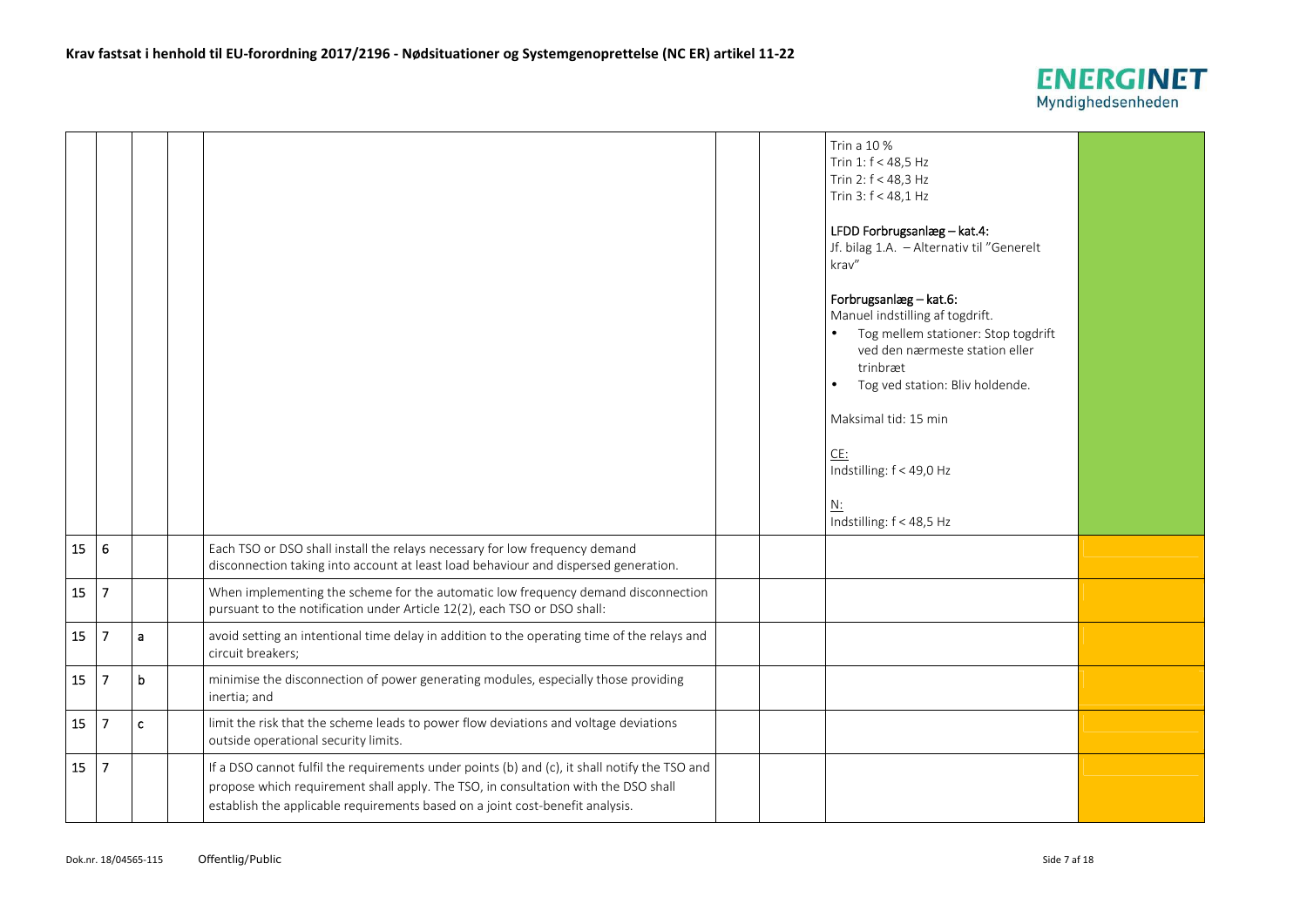

| 15 | 8              |              |    | The scheme for the automatic low frequency demand disconnection of the system<br>defence plan may provide for netted demand disconnection based on frequency gradient<br>provided that:                                                                                                                                                                                                                                | Intet krav stillet                                                                                                                  |  |
|----|----------------|--------------|----|------------------------------------------------------------------------------------------------------------------------------------------------------------------------------------------------------------------------------------------------------------------------------------------------------------------------------------------------------------------------------------------------------------------------|-------------------------------------------------------------------------------------------------------------------------------------|--|
| 15 | 8              | a            |    | it is activated only:                                                                                                                                                                                                                                                                                                                                                                                                  | N/A                                                                                                                                 |  |
| 15 | 8              | a            |    | when the frequency deviation is higher than the maximum steady state frequency<br>deviation and the frequency gradient is higher than the one produced by the reference<br>incident;                                                                                                                                                                                                                                   | N/A                                                                                                                                 |  |
| 15 | 8              | a            | Ϊİ | until the frequency reaches the frequency of the demand disconnection starting<br>mandatory level;                                                                                                                                                                                                                                                                                                                     | N/A                                                                                                                                 |  |
| 15 | 8              | b            |    | it complies with the Annex; and                                                                                                                                                                                                                                                                                                                                                                                        | N/A                                                                                                                                 |  |
| 15 | 8              | $\mathbf{c}$ |    | it is necessary and justified in order to maintain efficiently the operational security.                                                                                                                                                                                                                                                                                                                               | N/A                                                                                                                                 |  |
| 15 | 9              |              |    | In case the scheme for the automatic low frequency demand disconnection of the<br>system defence plan includes netted demand disconnection based on frequency<br>gradient, as described in paragraph 8, the TSO shall submit, within 30 days of the<br>implementation, a report containing a detailed explanation of the rationale,<br>implementation and impact of this measure to the national regulatory authority. |                                                                                                                                     |  |
| 15 | 10             |              |    | A TSO may include in the scheme for automatic low frequency demand disconnection of<br>its system defence plan additional steps for netted demand disconnection below the<br>final mandatory level of demand disconnection set out in the Annex.                                                                                                                                                                       | N:<br>Trin a 10 %<br>Trin 4: f < 47,9 Hz<br>Trin 5: f < 47,7 Hz                                                                     |  |
| 15 | 11             |              |    | Each TSO shall be entitled to implement additional system protection schemes that are<br>triggered by a frequency smaller or equal to the frequency of the final mandatory level of<br>demand disconnection and which aim at a faster restoration process. The TSO shall<br>ensure that such additional schemes do not further deteriorate frequency.                                                                  | Intet krav stillet                                                                                                                  |  |
|    |                |              |    | Automatic over-frequency control scheme                                                                                                                                                                                                                                                                                                                                                                                |                                                                                                                                     |  |
| 16 | $\mathbf{1}$   |              |    | The scheme for automatic over-frequency control of the system defence plan shall lead<br>to an automatic decrease of the total active power injected in each LFC area.                                                                                                                                                                                                                                                 |                                                                                                                                     |  |
| 16 | $\overline{2}$ |              |    | In consultation with the other TSOs of its synchronous area, each TSO shall set out the<br>following parameters of its scheme for automatic over-frequency control:                                                                                                                                                                                                                                                    |                                                                                                                                     |  |
| 16 | $\overline{2}$ | a            |    | the frequency thresholds for its activation; and                                                                                                                                                                                                                                                                                                                                                                       | RfG art. 13, stk. 2, c) - (Tærskelværdi)<br>TF 3.2.2 afsnit 5.2.1 - Frekvensrespons<br>TF 3.2.3 afsnit 5.1.1.2 - Anlæg i kategori C |  |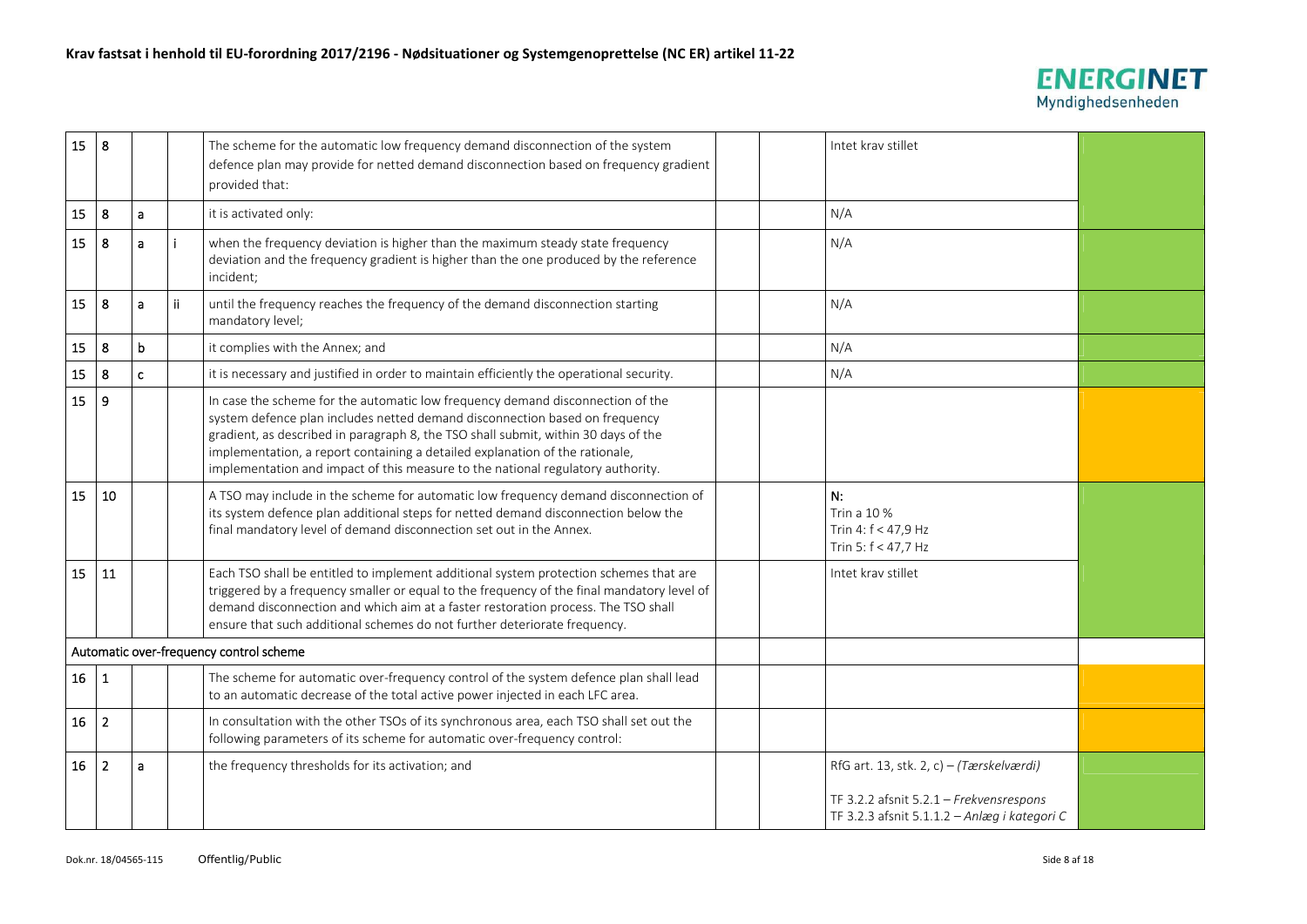

|            |                         |              |                                                                                                                                                                                                                                                                                                                                                                                                                                                                                                                                                                                                                                                                                                                                              | og D (Frekvensrespons)<br>TF 3.2.5 afsnit 5.2.1 - Frekvensrespons<br>TF 3.3.1 afsnit 5.2.1 - Frekvensrespons<br>(LFSM-U og LFSM-O)                                                                                            |  |
|------------|-------------------------|--------------|----------------------------------------------------------------------------------------------------------------------------------------------------------------------------------------------------------------------------------------------------------------------------------------------------------------------------------------------------------------------------------------------------------------------------------------------------------------------------------------------------------------------------------------------------------------------------------------------------------------------------------------------------------------------------------------------------------------------------------------------|-------------------------------------------------------------------------------------------------------------------------------------------------------------------------------------------------------------------------------|--|
| 16         | $\overline{2}$          | $\mathbf b$  | the reduction ratio of injection of active power.                                                                                                                                                                                                                                                                                                                                                                                                                                                                                                                                                                                                                                                                                            | RfG art. 13, stk. 2, d) - (Reduktionsforhold)                                                                                                                                                                                 |  |
|            |                         |              |                                                                                                                                                                                                                                                                                                                                                                                                                                                                                                                                                                                                                                                                                                                                              | TF 3.2.2 afsnit 5.2.1 - Frekvensrespons<br>TF 3.2.3 afsnit 5.1.1.2 - Anlæg i kategori C<br>og D (Frekvensrespons)<br>TF 3.2.5 afsnit 5.2.1 - Frekvensrespons<br>TF 3.3.1 afsnit 5.2.1 - Frekvensrespons<br>(LFSM-U og LFSM-O) |  |
| 16         | $\overline{\mathbf{3}}$ |              | Each TSO shall design its automatic over-frequency control scheme taking into account<br>the capabilities of the power generating modules concerning the limited frequency<br>sensitive mode - overfrequency and of the energy storage units, in its LFC area. If the<br>limited frequency sensitive mode - overfrequency does not exist or is not sufficient to<br>fulfil the requirements set out in points (a) and (b) of paragraph 2, each TSO shall set up<br>in addition a step-wise linear disconnection of generation in its LFC area. The TSO shall<br>establish the maximum size of the steps for disconnection of power generating modules<br>and/or of HVDC systems in consultation with the other TSOs of its synchronous area. | RfG art. 13, stk. 2, f) - (Kontinuerlig drift)<br>TF 3.3.1 afsnit 5.2.1 - Frekvensrespons<br>(LFSM-U og LFSM-O)                                                                                                               |  |
|            |                         |              | Automatic scheme against voltage collapse                                                                                                                                                                                                                                                                                                                                                                                                                                                                                                                                                                                                                                                                                                    |                                                                                                                                                                                                                               |  |
| 17         | $\mathbf{1}$            |              | The automatic scheme against voltage collapse of the system defence plan may include<br>one or more of the following schemes, depending on the results of a TSO's assessment of<br>system security:                                                                                                                                                                                                                                                                                                                                                                                                                                                                                                                                          |                                                                                                                                                                                                                               |  |
| 17         | 1                       | a            | a scheme for low voltage demand disconnection according to Article 19(2) of Regulation<br>(EU) 2016/1388;                                                                                                                                                                                                                                                                                                                                                                                                                                                                                                                                                                                                                                    | DCC art. 19, stk. 2, a) $-(LVDD,$<br>distributionssystem)<br>DCC art. 19, stk. 2, b) - (LVDD,<br>forbrugsanlæg)                                                                                                               |  |
| 17         | $\mathbf{1}$            | $\mathbf b$  | a blocking scheme for on load tap changer according to Article 19(3) of Regulation (EU)<br>2016/1388; and                                                                                                                                                                                                                                                                                                                                                                                                                                                                                                                                                                                                                                    | DCC art. 19, stk. 2, c) - (LTCB,<br>distributionssystem)                                                                                                                                                                      |  |
| ${\bf 17}$ | 1                       | $\mathbf{c}$ | system protection schemes for voltage management.                                                                                                                                                                                                                                                                                                                                                                                                                                                                                                                                                                                                                                                                                            | Ingen yderligere krav                                                                                                                                                                                                         |  |
| 17         | $\overline{2}$          |              | Unless the assessment pursuant to paragraph 1 demonstrates that implementing a<br>blocking scheme for on load tap changer is not necessary to prevent a voltage collapse in<br>the TSO control area, the TSO shall establish the conditions under which the on load tap                                                                                                                                                                                                                                                                                                                                                                                                                                                                      | N/A                                                                                                                                                                                                                           |  |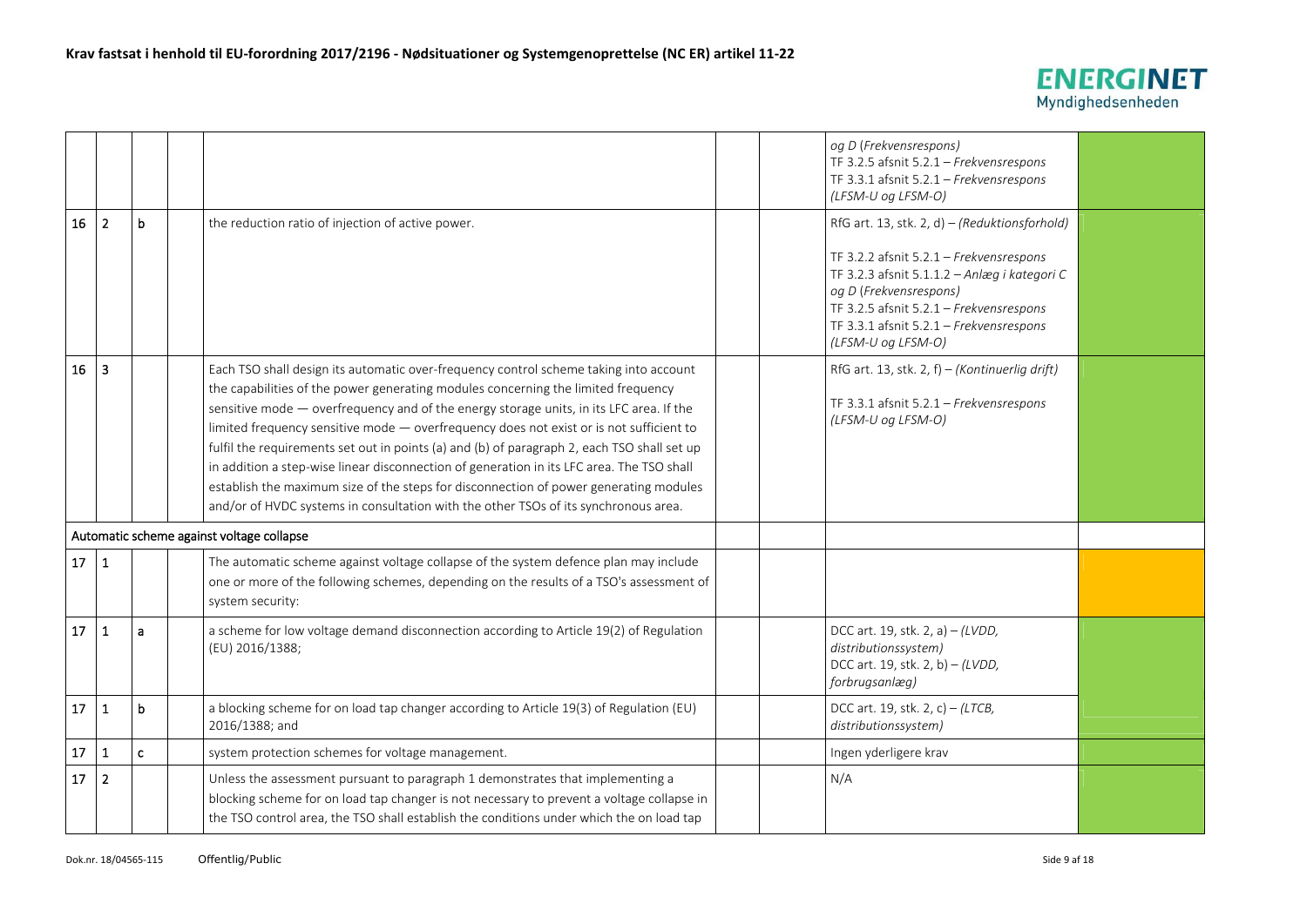

|            |                         |              | changer shall block according to Article 19(3) of Regulation (EU) 2016/1388, including at<br>least:                                                                                                                                                                                                                                                                                                                                                                                                                                                                                                                                                                                                                                                                                                                                                                                                 |  |                                                                                                                                                                                                                                                                                                                                                                                                  |  |
|------------|-------------------------|--------------|-----------------------------------------------------------------------------------------------------------------------------------------------------------------------------------------------------------------------------------------------------------------------------------------------------------------------------------------------------------------------------------------------------------------------------------------------------------------------------------------------------------------------------------------------------------------------------------------------------------------------------------------------------------------------------------------------------------------------------------------------------------------------------------------------------------------------------------------------------------------------------------------------------|--|--------------------------------------------------------------------------------------------------------------------------------------------------------------------------------------------------------------------------------------------------------------------------------------------------------------------------------------------------------------------------------------------------|--|
| $17\,$     | $\overline{2}$          | a            | the blocking method (local or remote from control room);                                                                                                                                                                                                                                                                                                                                                                                                                                                                                                                                                                                                                                                                                                                                                                                                                                            |  | N/A                                                                                                                                                                                                                                                                                                                                                                                              |  |
| 17         | $\overline{\mathbf{2}}$ | b            | the voltage level threshold at the connection point;                                                                                                                                                                                                                                                                                                                                                                                                                                                                                                                                                                                                                                                                                                                                                                                                                                                |  | N/A                                                                                                                                                                                                                                                                                                                                                                                              |  |
| ${\bf 17}$ | $\overline{2}$          | $\mathbf{c}$ | the flow direction of reactive power; and                                                                                                                                                                                                                                                                                                                                                                                                                                                                                                                                                                                                                                                                                                                                                                                                                                                           |  | N/A                                                                                                                                                                                                                                                                                                                                                                                              |  |
| $17\,$     | $\overline{2}$          | d            | the maximum lapse of time between the detection of the threshold and the blocking.                                                                                                                                                                                                                                                                                                                                                                                                                                                                                                                                                                                                                                                                                                                                                                                                                  |  | N/A                                                                                                                                                                                                                                                                                                                                                                                              |  |
|            |                         |              | Frequency deviation management procedure                                                                                                                                                                                                                                                                                                                                                                                                                                                                                                                                                                                                                                                                                                                                                                                                                                                            |  |                                                                                                                                                                                                                                                                                                                                                                                                  |  |
| 18         | $\mathbf{1}$            |              | The procedure for the management of frequency deviations of the system defence plan<br>shall contain a set of measures to manage a frequency deviation outside the frequency<br>limits defined for the alert state in Article 18(2) of Regulation (EU) 2017/1485. The<br>frequency deviation management procedure shall be in line with the procedures set out<br>for remedial actions which need to be managed in a coordinated way in accordance with<br>Article 78(4) of Regulation (EU) 2017/1485 and shall fulfil at least the following<br>requirements:                                                                                                                                                                                                                                                                                                                                      |  |                                                                                                                                                                                                                                                                                                                                                                                                  |  |
| 18         | -1                      | a            | a decrease of generation shall be smaller than the decrease of load during under-<br>frequency events; and                                                                                                                                                                                                                                                                                                                                                                                                                                                                                                                                                                                                                                                                                                                                                                                          |  |                                                                                                                                                                                                                                                                                                                                                                                                  |  |
| 18         | $\mathbf{1}$            | b            | a decrease of generation shall be greater than the decrease of load during over-<br>frequency events.                                                                                                                                                                                                                                                                                                                                                                                                                                                                                                                                                                                                                                                                                                                                                                                               |  |                                                                                                                                                                                                                                                                                                                                                                                                  |  |
| 18         | $\overline{2}$          |              | Each TSO shall adapt the operating mode of its LFC in order to prevent interference with<br>manual activation or deactivation of active power as laid down in paragraphs 3 and 5.                                                                                                                                                                                                                                                                                                                                                                                                                                                                                                                                                                                                                                                                                                                   |  |                                                                                                                                                                                                                                                                                                                                                                                                  |  |
| 18         | $\overline{3}$          |              | Each TSO shall be entitled to establish an active power set-point that each SGU identified<br>pursuant to point (c) of Article 11(4) shall maintain, provided that the set-point fulfils the<br>technical constraints of the SGU. Each TSO shall be entitled to establish an active power<br>set-point that each defence service provider shall maintain provided this measure applies<br>to them pursuant to the terms and conditions referred to in Article 4(4) and the set-point<br>respects the technical constraints of the defence service provider. The SGUs and defence<br>service providers shall execute without undue delay the instructions given by the TSO<br>directly or indirectly through DSOs and shall remain in that state until further instructions<br>are issued. Where the instructions are given directly, the TSO shall inform the relevant<br>DSOs without undue delay. |  | Tilladt<br>LBK nr. 1009 af 27/06/2018 § 27 c, stk. 3<br>(elforsyningsloven)<br>RfG art. 15, stk. 2, a) – (Regulering af aktiv<br>effekt)<br>TF 3.2.2 afsnit 5.2 - Reguleringsfunktioner<br>for aktiv effekt<br>TF 3.2.3 afsnit 5.1 - Reguleringsfunktioner<br>for aktiv effekt<br>TF 3.2.5 afsnit 5.2 - Reguleringsfunktioner<br>for aktiv effekt<br>TF 3.3.1 afsnit 5.2 - Reguleringsfunktioner |  |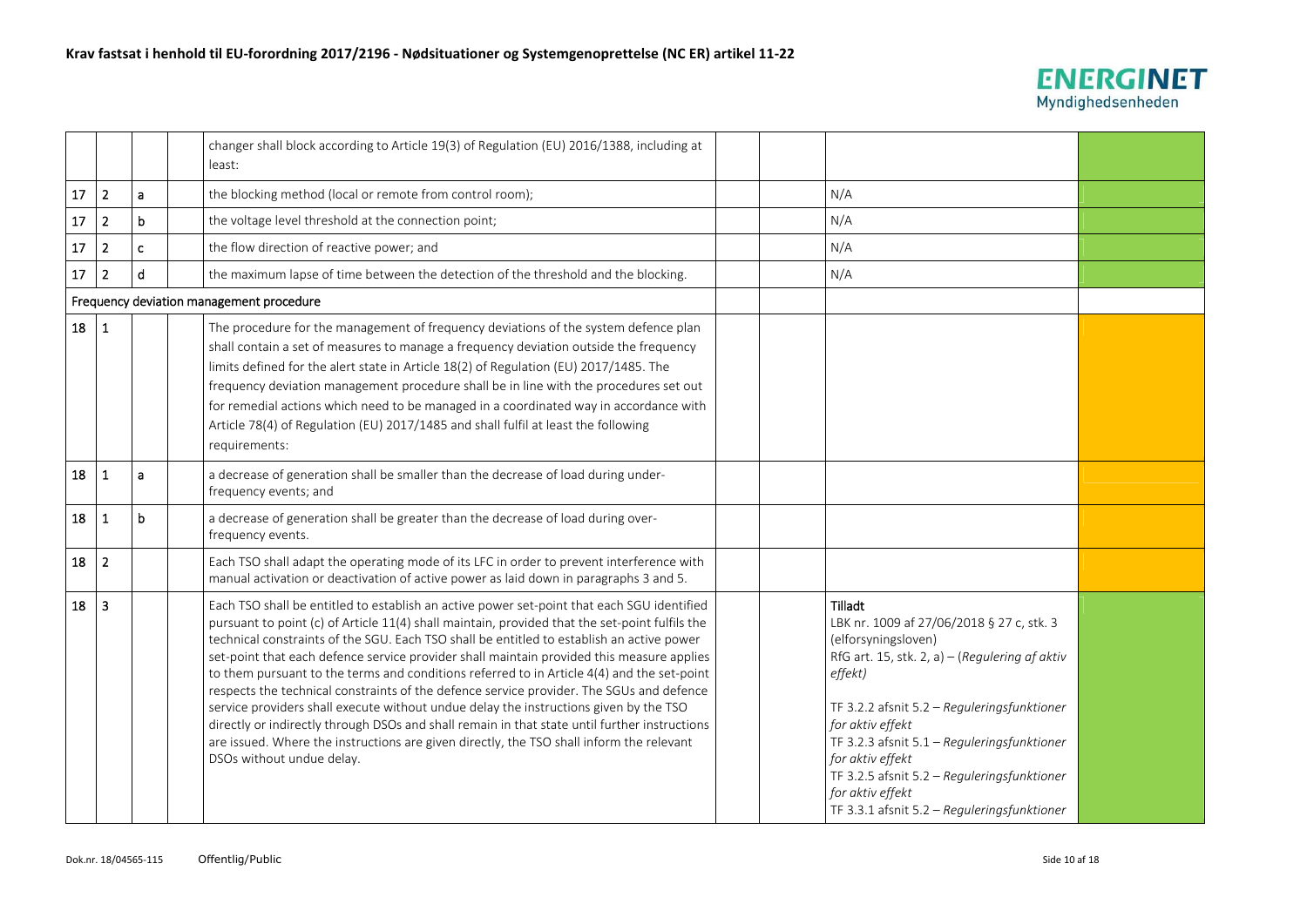

|    |                |   |                                                                                                                                                                                                                                                                                                                                                                                                                                                                                                                                                                                                                                                                                            | af aktiv effekt og frekvens                                                                                                                                                                                                                                                                                                                                                                                                                         |  |
|----|----------------|---|--------------------------------------------------------------------------------------------------------------------------------------------------------------------------------------------------------------------------------------------------------------------------------------------------------------------------------------------------------------------------------------------------------------------------------------------------------------------------------------------------------------------------------------------------------------------------------------------------------------------------------------------------------------------------------------------|-----------------------------------------------------------------------------------------------------------------------------------------------------------------------------------------------------------------------------------------------------------------------------------------------------------------------------------------------------------------------------------------------------------------------------------------------------|--|
| 18 | $\overline{4}$ |   | Each TSO shall be entitled to disconnect SGUs and defence service providers, directly or<br>indirectly through DSOs. SGUs and defence service providers shall remain disconnected<br>until further instructions are issued. Where SGUs are directly disconnected, the TSO shall<br>inform the relevant DSOs without undue delay. Within 30 days of the incident, the TSO<br>shall prepare a report containing a detailed explanation of the rationale, implementation<br>and impact of this action and submit it to the relevant regulatory authority in accordance<br>with Article 37 of Directive 2009/72/EC as well as make it available to the significantly<br>affected system users. | Tilladt<br>LBK nr. 1009 af 27/06/2018 § 27 c, stk. 3<br>(elforsyningsloven)<br>DCC art. 19, stk. 4, a) - (Tilkobling af<br>BNB'er)<br>DCC art. 19, stk. 4, c) - (Afkobling af<br>$BNB'er$ )<br>TF 3.2.2 afsnit 5.2 - Reguleringsfunktioner<br>for aktiv effekt<br>TF 3.2.3 afsnit 5.1 - Reguleringsfunktioner<br>for aktiv effekt<br>TF 3.2.5 afsnit 5.2 - Reguleringsfunktioner<br>for aktiv effekt<br>TF 3.3.1 afsnit 5.2 - Reguleringsfunktioner |  |
|    |                |   |                                                                                                                                                                                                                                                                                                                                                                                                                                                                                                                                                                                                                                                                                            | af aktiv effekt og frekvens                                                                                                                                                                                                                                                                                                                                                                                                                         |  |
| 18 | -5             |   | Prior to the activation of the automatic low frequency demand disconnection scheme set<br>out in Article 15 and provided that the rate of change of frequency allows it, each TSO<br>shall, directly or indirectly through DSOs, activate demand response from the relevant<br>defence service providers and:                                                                                                                                                                                                                                                                                                                                                                              | TF 3.2.2 afsnit $5.2.1$ - Frekvensrespons<br>TF 3.2.3 afsnit 5.1.1.2 - Anlæg i kategori C<br>og D (Frekvensrespons)<br>TF 3.2.5 afsnit 5.2.1 - Frekvensrespons<br>TF 3.3.1 afsnit 5.2.1 - Frekvensrespons<br>(LFSM-U og LFSM-O)                                                                                                                                                                                                                     |  |
| 18 | -5             | a | switch energy storage units acting as load to generation mode at an active power set-<br>point established by the TSO in the system defence plan; or                                                                                                                                                                                                                                                                                                                                                                                                                                                                                                                                       | TF 3.3.1 afsnit 5.2.1 - Frekvensrespons<br>(LFSM-U og LFSM-O)                                                                                                                                                                                                                                                                                                                                                                                       |  |
| 18 | 5              | b | when the energy storage unit is not capable of switching fast enough to stabilise<br>frequency, manually disconnect the energy storage unit.                                                                                                                                                                                                                                                                                                                                                                                                                                                                                                                                               | TF 3.3.1 afsnit 5.2.1 - Frekvensrespons<br>(LFSM-U og LFSM-O)                                                                                                                                                                                                                                                                                                                                                                                       |  |
|    |                |   | Voltage deviation management procedure                                                                                                                                                                                                                                                                                                                                                                                                                                                                                                                                                                                                                                                     |                                                                                                                                                                                                                                                                                                                                                                                                                                                     |  |
| 19 | $\mathbf{1}$   |   | The procedure for the management of voltage deviations of the system defence plan<br>shall contain a set of measures to manage voltage deviations outside the operational<br>security limits set out in Article 25 of Regulation (EU) 2017/1485.                                                                                                                                                                                                                                                                                                                                                                                                                                           |                                                                                                                                                                                                                                                                                                                                                                                                                                                     |  |
| 19 | $\overline{2}$ |   | Each TSO shall be entitled to establish a reactive power range or voltage range and<br>instruct the DSOs and SGUs identified for this measure pursuant to Article 11(4) to<br>maintain it, in accordance with Articles 28 and 29 of Regulation (EU) 2017/1485.                                                                                                                                                                                                                                                                                                                                                                                                                             | Tilladt<br>LBK nr. 1009 af 27/06/2018 § 27 c, stk. 3<br>(elforsyningsloven)<br>RfG art. 18, stk. 2, b) - (Regulering af                                                                                                                                                                                                                                                                                                                             |  |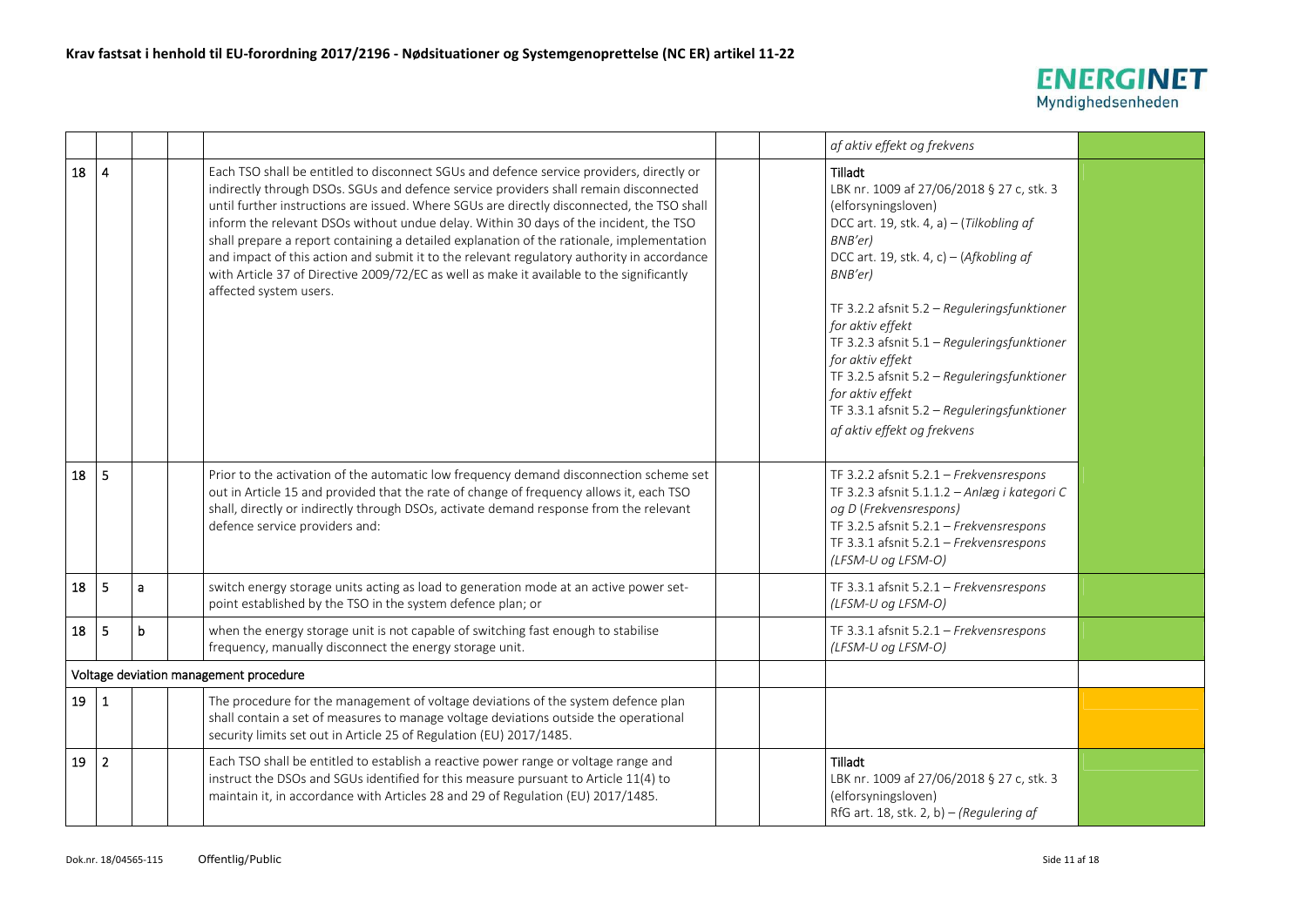

|                 |                |                                 |                                                                                                                                                                                                                                                                                                                                                                                                                                                                                                                                                                                                                                                                                                                                                             |  | reaktiveffekt - type C, synkron)<br>RfG art. 18, stk. 2, c) – (Regulering af<br>reaktiveffekt - type C, synkron)<br>RfG art. 21, stk. 3, b) - (Regulering af<br>reaktiveffekt - type C, power park)<br>RfG art. 21, stk. 3, c) – (Regulering af<br>reaktiveffekt - type C, power park)<br>DCC art. 15, stk. 1, a) $-$ (Regulering af<br>reaktiveffekt - transmissionstilsluttet<br>forbrug)<br>DCC art. 15, stk. 1, b) - (Regulering af<br>reaktiveffekt - distributionssystemer)<br>TF 3.2.2 afsnit 5.3 - Reguleringsfunktioner<br>for reaktiv effekt og spænding<br>TF 3.2.3 afsnit 5.2 - Reguleringsfunktioner<br>for reaktiv effekt<br>TF 3.2.5 afsnit 5.3 - Reguleringsfunktioner<br>for reaktiv effekt og spænding<br>TF 3.3.1 afsnit 5.3 - Reguleringsfunktioner<br>for reaktiv effekt og spænding<br>TF 3.4.1 afsnit $5.2 - U$ dveksling af reaktiv<br>effekt |  |
|-----------------|----------------|---------------------------------|-------------------------------------------------------------------------------------------------------------------------------------------------------------------------------------------------------------------------------------------------------------------------------------------------------------------------------------------------------------------------------------------------------------------------------------------------------------------------------------------------------------------------------------------------------------------------------------------------------------------------------------------------------------------------------------------------------------------------------------------------------------|--|-----------------------------------------------------------------------------------------------------------------------------------------------------------------------------------------------------------------------------------------------------------------------------------------------------------------------------------------------------------------------------------------------------------------------------------------------------------------------------------------------------------------------------------------------------------------------------------------------------------------------------------------------------------------------------------------------------------------------------------------------------------------------------------------------------------------------------------------------------------------------|--|
| 19              | 3              |                                 | Upon request of neighbouring TSO in emergency state, each TSO shall make available all<br>reactive power capabilities that do not lead its transmission system into emergency state<br>or blackout state.                                                                                                                                                                                                                                                                                                                                                                                                                                                                                                                                                   |  |                                                                                                                                                                                                                                                                                                                                                                                                                                                                                                                                                                                                                                                                                                                                                                                                                                                                       |  |
|                 |                | Power flow management procedure |                                                                                                                                                                                                                                                                                                                                                                                                                                                                                                                                                                                                                                                                                                                                                             |  |                                                                                                                                                                                                                                                                                                                                                                                                                                                                                                                                                                                                                                                                                                                                                                                                                                                                       |  |
| 20 <sub>2</sub> | $\mathbf{1}$   |                                 | The procedure for power flow management of the system defence plan shall include a<br>set of measures to manage power flow outside the operational security limits set out in<br>Article 25 of Regulation (EU) 2017/1485.                                                                                                                                                                                                                                                                                                                                                                                                                                                                                                                                   |  |                                                                                                                                                                                                                                                                                                                                                                                                                                                                                                                                                                                                                                                                                                                                                                                                                                                                       |  |
| 20              | $\overline{2}$ |                                 | Each TSO shall be entitled to establish an active power set-point that each SGU identified<br>pursuant to point (c) Article 11(4) shall maintain provided that the set-point respects the<br>technical constraints of the SGU. Each TSO shall be entitled to establish an active power<br>set-point that each defence service provider shall maintain provided this measure applies<br>to them pursuant to the terms and conditions referred to in Article 4(4) and the set-point<br>respects the technical constraints of the defence service providers. The SGUs and<br>defence service providers shall execute without undue delay the instructions given by<br>the TSO directly or indirectly through DSOs and shall remain in that state until further |  | Tilladt<br>LBK nr. 1009 af 27/06/2018 § 27 c, stk. 3<br>(elforsyningsloven)<br>RfG art. 15, stk. 2, a) - (Regulering af aktiv<br>effekt)<br>TF 3.2.2 afsnit 5.2 - Reguleringsfunktioner<br>for aktiv effekt                                                                                                                                                                                                                                                                                                                                                                                                                                                                                                                                                                                                                                                           |  |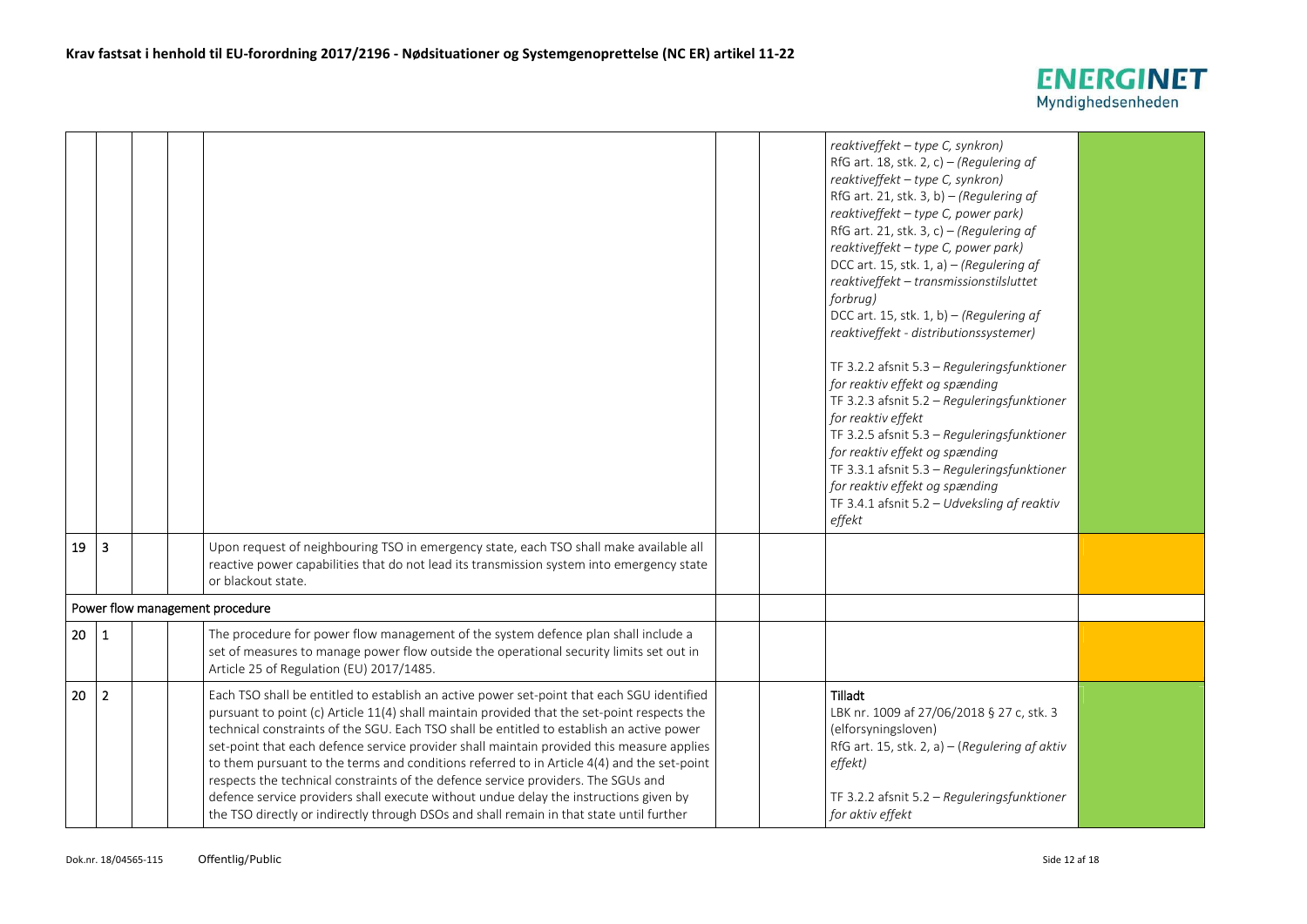

|    |              |   | instructions are issued. Where the instructions are given directly, the TSO shall inform<br>the relevant DSOs without undue delay.                                                                                                                                                                                                                                                                                                                                                                                                                                                                             |  | TF 3.2.3 afsnit 5.1 - Reguleringsfunktioner<br>for aktiv effekt<br>TF 3.2.5 afsnit 5.2 - Reguleringsfunktioner<br>for aktiv effekt<br>TF 3.3.1 afsnit 5.2 - Reguleringsfunktioner<br>af aktiv effekt og frekvens                                                                                                                                                                                                                                                                  |  |
|----|--------------|---|----------------------------------------------------------------------------------------------------------------------------------------------------------------------------------------------------------------------------------------------------------------------------------------------------------------------------------------------------------------------------------------------------------------------------------------------------------------------------------------------------------------------------------------------------------------------------------------------------------------|--|-----------------------------------------------------------------------------------------------------------------------------------------------------------------------------------------------------------------------------------------------------------------------------------------------------------------------------------------------------------------------------------------------------------------------------------------------------------------------------------|--|
| 20 | 3            |   | Each TSO shall be entitled to disconnect SGUs and defence service providers, directly or<br>indirectly through DSOs. SGUs and defence service providers shall remain disconnected<br>until further instructions are issued. Where SGU are directly disconnected, the TSO shall<br>inform the relevant DSOs without undue delay. Within 30 days of the incident, the TSO<br>shall prepare a report containing a detailed explanation of the rationale, implementation<br>and impact of this action and submit it to the relevant regulatory authority in accordance<br>with Article 37 of Directive 2009/72/EC. |  | Tilladt<br>LBK nr. 1009 af 27/06/2018 § 27 c, stk. 3<br>(elforsyningsloven)<br>DCC art. 19, stk. 4, a) $-$ (Tilkobling af<br>BNB'er)<br>DCC art. 19, stk. 4, c) - (Afkobling af<br>BNB'er)<br>TF 3.2.2 afsnit 5.2 - Reguleringsfunktioner<br>for aktiv effekt<br>TF 3.2.3 afsnit 5.1 - Reguleringsfunktioner<br>for aktiv effekt<br>TF 3.2.5 afsnit 5.2 - Reguleringsfunktioner<br>for aktiv effekt<br>TF 3.3.1 afsnit 5.2 - Reguleringsfunktioner<br>af aktiv effekt og frekvens |  |
|    |              |   | Assistance for active power procedure                                                                                                                                                                                                                                                                                                                                                                                                                                                                                                                                                                          |  |                                                                                                                                                                                                                                                                                                                                                                                                                                                                                   |  |
| 21 | $\mathbf 1$  |   | In case of absence of control area adequacy in the day-ahead or intraday timeframe,<br>identified pursuant to paragraphs 1 and 2 of Article 107 of Regulation (EU) 2017/1485,<br>and prior to any potential suspension of market activities pursuant to Article 35, a TSO<br>shall be entitled to request assistance for active power from:                                                                                                                                                                                                                                                                    |  |                                                                                                                                                                                                                                                                                                                                                                                                                                                                                   |  |
| 21 | $\mathbf{1}$ | a | any balancing service provider, which, upon the TSO request, shall change its availability<br>status to make available all its active power, provided it was not already activated<br>through the balancing market, and conforming to its technical constraints;                                                                                                                                                                                                                                                                                                                                               |  | LBK nr. 1009 af 27/06/2018 § 27 c, stk. 3<br>(elforsyningsloven)<br>RfG art. 15, stk. 2, a) - (Regulering af aktiv<br>effekt)<br>TF 3.2.2 afsnit 5.2 - Reguleringsfunktioner<br>for aktiv effekt<br>TF 3.2.3 afsnit 5.1 - Reguleringsfunktioner<br>for aktiv effekt                                                                                                                                                                                                               |  |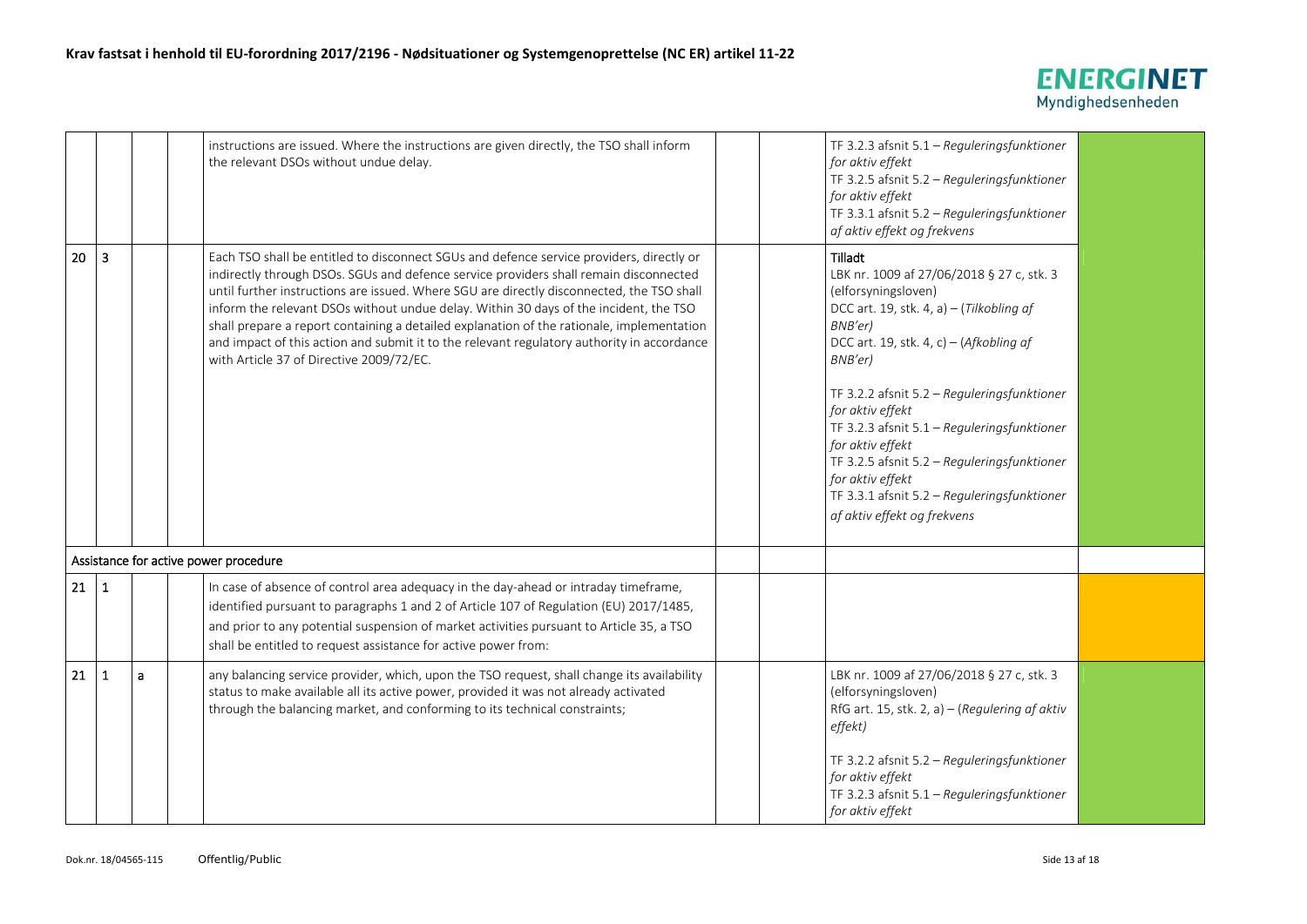

|    |                         |              |                                                                                                                                                                                                                                                                                                                                 |  | TF 3.2.5 afsnit 5.2 - Reguleringsfunktioner<br>for aktiv effekt<br>TF 3.3.1 afsnit 5.2 - Reguleringsfunktioner<br>af aktiv effekt og frekvens                                                                                                                                       |  |
|----|-------------------------|--------------|---------------------------------------------------------------------------------------------------------------------------------------------------------------------------------------------------------------------------------------------------------------------------------------------------------------------------------|--|-------------------------------------------------------------------------------------------------------------------------------------------------------------------------------------------------------------------------------------------------------------------------------------|--|
| 21 | $\mathbf{1}$            | $\mathbf b$  | any SGU connected in its LFC area, which does not already provide a balancing service to<br>the TSO, and which, upon the TSO request, shall make available all its active power,<br>conforming to its technical constraints; and                                                                                                |  | LBK nr. 1009 af 27/06/2018 § 27 c, stk. 3<br>(elforsyningsloven)<br>RfG art. 15, stk. 2, a) - (Regulering af aktiv<br>effekt)                                                                                                                                                       |  |
|    |                         |              |                                                                                                                                                                                                                                                                                                                                 |  | TF 3.2.2 afsnit 5.2 - Reguleringsfunktioner<br>for aktiv effekt<br>TF 3.2.3 afsnit 5.1 - Reguleringsfunktioner<br>for aktiv effekt<br>TF 3.2.5 afsnit 5.2 - Reguleringsfunktioner<br>for aktiv effekt<br>TF 3.3.1 afsnit 5.2 - Reguleringsfunktioner<br>af aktiv effekt og frekvens |  |
| 21 | -1                      | $\mathbf{c}$ | other TSOs that are in the normal or alert state.                                                                                                                                                                                                                                                                               |  | Appendix 9 of the System Operation<br>Agreement                                                                                                                                                                                                                                     |  |
| 21 | $\overline{2}$          |              | A TSO may activate the assistance for active power from a balancing service provider or a<br>SGU, under points (a) and (b) of paragraph 1, only if it has activated all balancing energy<br>bids available, taking into account the available cross zonal capacity at the moment of<br>absence of adequacy of the control area. |  |                                                                                                                                                                                                                                                                                     |  |
| 21 | $\overline{3}$          |              | Each TSO who has been subject to a request for assistance for active power pursuant to<br>paragraph 1(c) shall:                                                                                                                                                                                                                 |  |                                                                                                                                                                                                                                                                                     |  |
| 21 | $\overline{\mathbf{3}}$ | $\mathbf{a}$ | make available its unshared bids;                                                                                                                                                                                                                                                                                               |  | Appendix 9 of the System Operation<br>Agreement                                                                                                                                                                                                                                     |  |
| 21 | $\overline{\mathbf{3}}$ | $\mathbf b$  | be entitled to activate the available balancing energy, in order to provide the<br>corresponding power to the requesting TSO; and                                                                                                                                                                                               |  | Tilladt<br>Appendix 9 of the System Operation<br>Agreement                                                                                                                                                                                                                          |  |
| 21 | $\overline{\mathbf{3}}$ | $\mathbf{c}$ | be entitled to request the assistance for active power from its balancing service<br>providers and from any SGU connected in its LFC area which does not already provide a<br>balancing service to the TSO, in order to provide the corresponding assistance for active<br>power to the requesting TSO.                         |  | <b>Tilladt</b><br>LBK nr. 1009 af 27/06/2018 § 27 c, stk. 3<br>(elforsyningsloven)<br>RfG art. 15, stk. 2, a) - (Regulering af aktiv<br>effekt)                                                                                                                                     |  |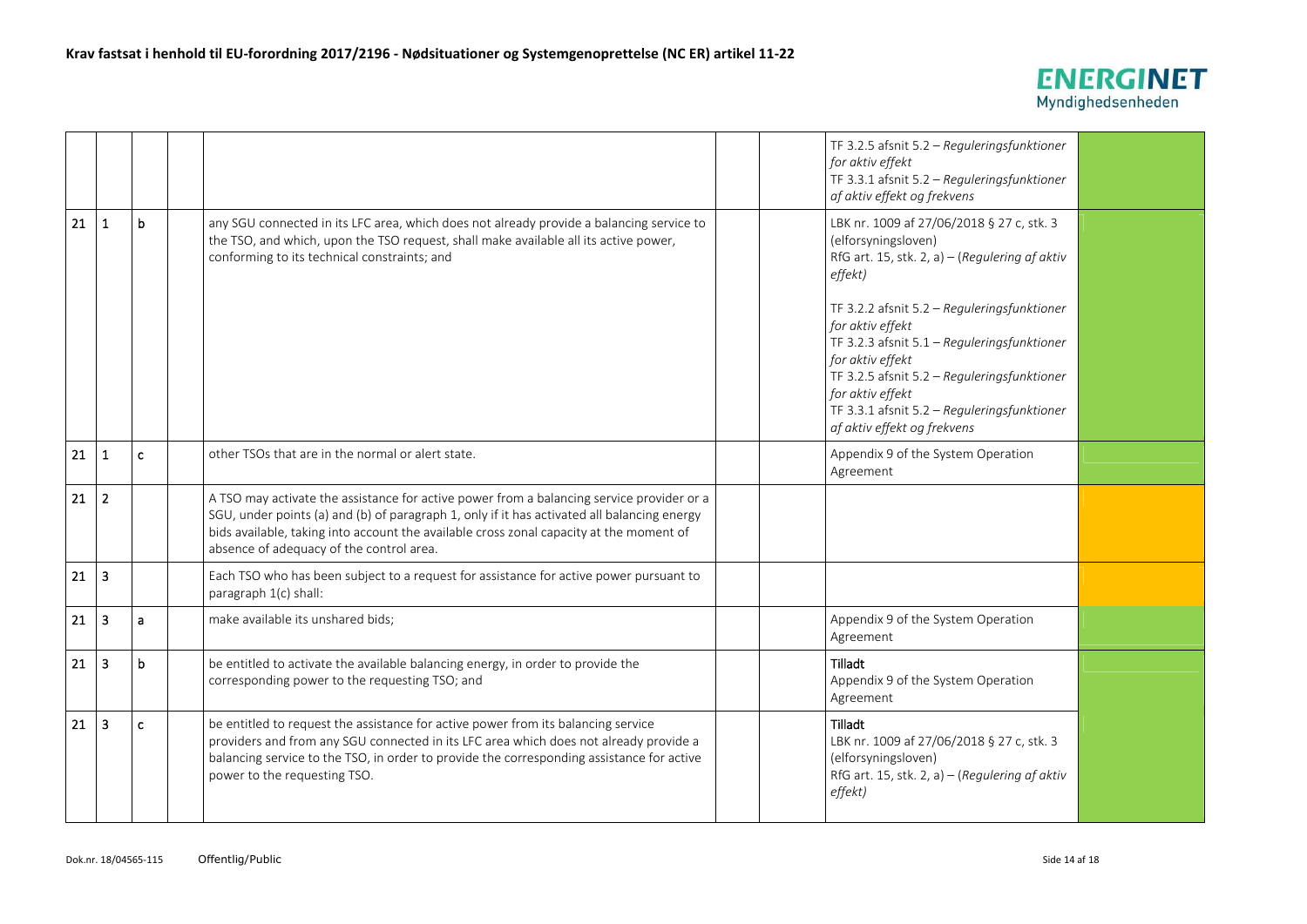

|    |                  |              |                                                                                                                                                                                                                                                                                                                                                                                       |  | TF 3.2.2 afsnit 5.2 - Reguleringsfunktioner<br>for aktiv effekt<br>TF 3.2.3 afsnit 5.1 - Reguleringsfunktioner<br>for aktiv effekt<br>TF 3.2.5 afsnit 5.2 - Reguleringsfunktioner<br>for aktiv effekt<br>TF 3.3.1 afsnit 5.2 - Reguleringsfunktioner<br>af aktiv effekt og frekvens                                                                                                                          |  |
|----|------------------|--------------|---------------------------------------------------------------------------------------------------------------------------------------------------------------------------------------------------------------------------------------------------------------------------------------------------------------------------------------------------------------------------------------|--|--------------------------------------------------------------------------------------------------------------------------------------------------------------------------------------------------------------------------------------------------------------------------------------------------------------------------------------------------------------------------------------------------------------|--|
| 21 | $\overline{4}$   |              | When activating the active power requested pursuant to paragraph 1(c), the requesting<br>and the requested TSOs shall be entitled to use:                                                                                                                                                                                                                                             |  | Tilladt<br>Appendix 9 of the System Operation<br>Agreement                                                                                                                                                                                                                                                                                                                                                   |  |
| 21 | $\overline{4}$   | $\mathbf{a}$ | available cross-zonal capacity in case the activation is made before the intraday cross-<br>zonal gate closure time and if the provision of concerned cross-zonal capacities has not<br>been suspended pursuant to Article 35;                                                                                                                                                        |  |                                                                                                                                                                                                                                                                                                                                                                                                              |  |
| 21 | $\boldsymbol{4}$ | b            | additional capacity that may be available due to real-time status of the system in which<br>case the requesting and the requested TSOs shall coordinate with other significantly<br>affected TSOs in accordance with Article 6(5).                                                                                                                                                    |  |                                                                                                                                                                                                                                                                                                                                                                                                              |  |
| 21 | 5                |              | Once the requested and requesting TSOs have agreed on the conditions for the provision<br>of assistance for active power, the agreed amount of active power and timeslot for the<br>provision shall be firm, unless the transmission system of the TSO providing the<br>assistance enters into the emergency or blackout state.                                                       |  |                                                                                                                                                                                                                                                                                                                                                                                                              |  |
|    |                  |              | Manual demand disconnection procedure                                                                                                                                                                                                                                                                                                                                                 |  |                                                                                                                                                                                                                                                                                                                                                                                                              |  |
| 22 | 1                |              | In addition to the measures set out in Articles 18 to 21, each TSO may establish an<br>amount of netted demand to be manually disconnected, directly by the TSO or indirectly<br>through DSOs, when necessary to prevent the propagation or worsening of an<br>emergency state. Where demand is to be directly disconnected, the TSO shall inform the<br>relevant DSOs without delay. |  | Distributionssystemer:<br>Aflastningen skal foregå i<br>aflastningsregioner. Disse regioner kan<br>bestå af følgende kombinationer:<br>En hel netvirksomhed alene<br>En andel af en netvirksomhed<br>$\bullet$<br>alene<br>En hel eller en andel af en<br>$\bullet$<br>netvirksomhed i samarbejde<br>med et antal andre<br>netvirksomheder (hele eller<br>andele).<br>Et enkelt aflastningstrin må ikke være |  |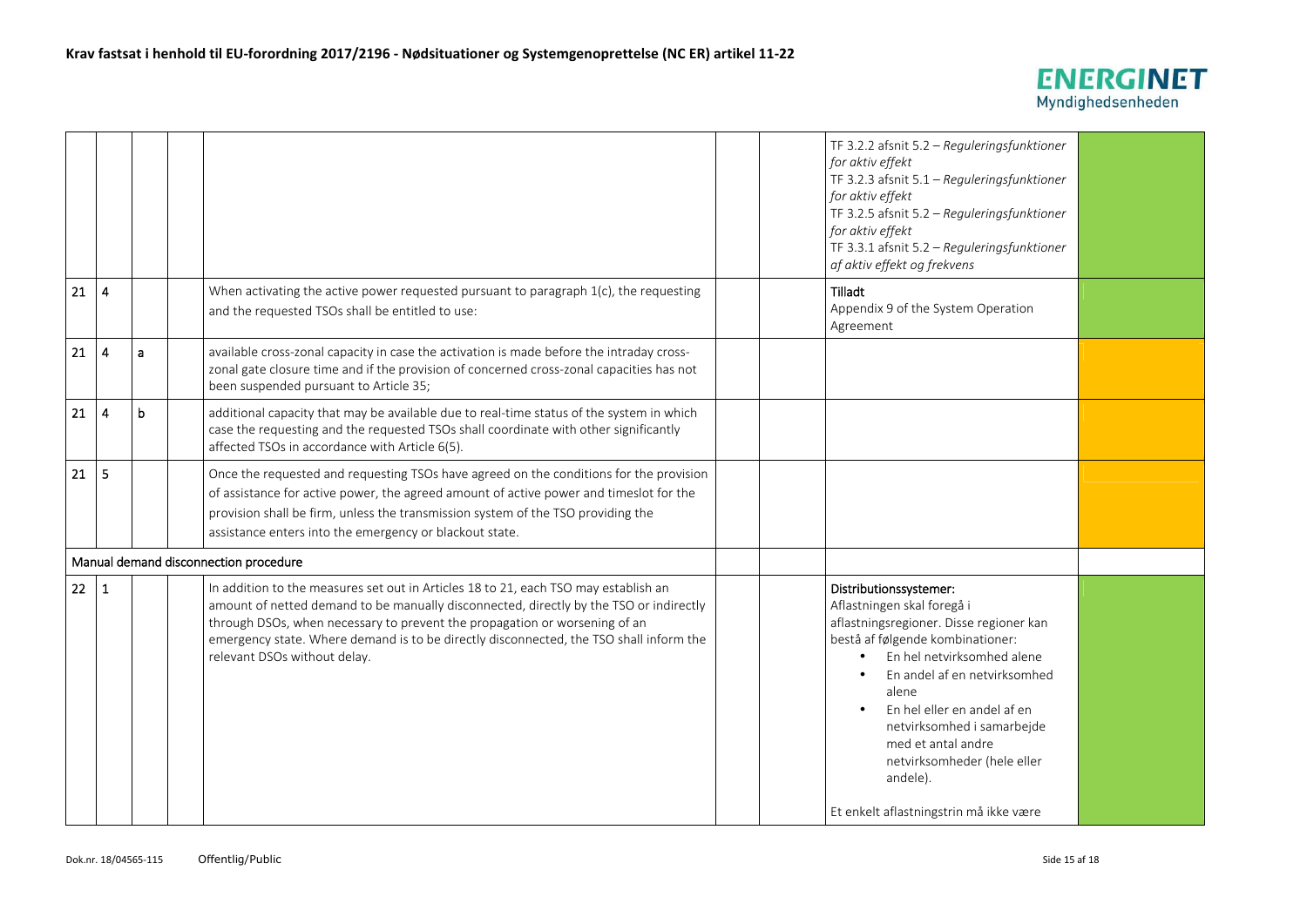

|    |                         |   |                                                                                                                                                                                                                                                                                                                                             |  | større end 60 MW.<br>Det er tilladt at have sammenfald mellem<br>de manuelle trin, jf. art. 22, og<br>automatiske trin, jf. art 15.<br>CE:<br>10 manuelle aflastningstrin a 8%<br>2 manuelle tillastningstrin a 10%<br>N:<br>8 manuelle aflastningstrin a 10%<br>2 manuelle tillastningstrin a 10%                                                                                                                                                                                                            |  |
|----|-------------------------|---|---------------------------------------------------------------------------------------------------------------------------------------------------------------------------------------------------------------------------------------------------------------------------------------------------------------------------------------------|--|---------------------------------------------------------------------------------------------------------------------------------------------------------------------------------------------------------------------------------------------------------------------------------------------------------------------------------------------------------------------------------------------------------------------------------------------------------------------------------------------------------------|--|
| 22 | $\overline{2}$          |   | The TSO shall activate the manual disconnection of the netted demand referred to in<br>paragraph 1 to:                                                                                                                                                                                                                                      |  |                                                                                                                                                                                                                                                                                                                                                                                                                                                                                                               |  |
| 22 | $\overline{2}$          | a | resolve overloads or under voltage situations; or                                                                                                                                                                                                                                                                                           |  |                                                                                                                                                                                                                                                                                                                                                                                                                                                                                                               |  |
| 22 | $\overline{2}$          | b | resolve situations in which assistance for active power pursuant to Article 21 has been<br>requested but is not sufficient to maintain adequacy in day-ahead and intraday<br>timeframes in its control area, pursuant to Article 107 of Regulation (EU) 2017/1485,<br>leading to a risk of frequency deterioration in the synchronous area. |  |                                                                                                                                                                                                                                                                                                                                                                                                                                                                                                               |  |
| 22 | $\overline{\mathbf{3}}$ |   | The TSO shall notify DSOs of the amount of netted demand established pursuant to<br>paragraph 1 to be disconnected on their distribution systems. Each DSO shall disconnect<br>the notified amount of netted demand, without undue delay.                                                                                                   |  | Aflastning skal være gennemført senest 15<br>minutter efter, at Energinets<br>Kontrolcenter El har beordret aflastning,<br>medmindre et senere tidspunkt for<br>aflastning er direkte aftalt. Hvis den<br>beordrede aflastning på grund af opståede<br>tekniske fejl i den konkrete situation ikke<br>kan lade sig gennemføre inden for 15<br>minutter eller inden for en eventuel anden<br>aftalt tid, skal fortsat aflastning stoppes, og<br>dette skal straks meddeles til Energinets<br>Kontrolcenter El. |  |
| 22 | $\overline{\mathbf{4}}$ |   | Within 30 days of the incident, the TSO shall prepare a report containing a detailed<br>explanation of the rationale, implementation and impact of this action and submit it to<br>the relevant regulatory authority in accordance with Article 37 of Directive 2009/72/EC.                                                                 |  |                                                                                                                                                                                                                                                                                                                                                                                                                                                                                                               |  |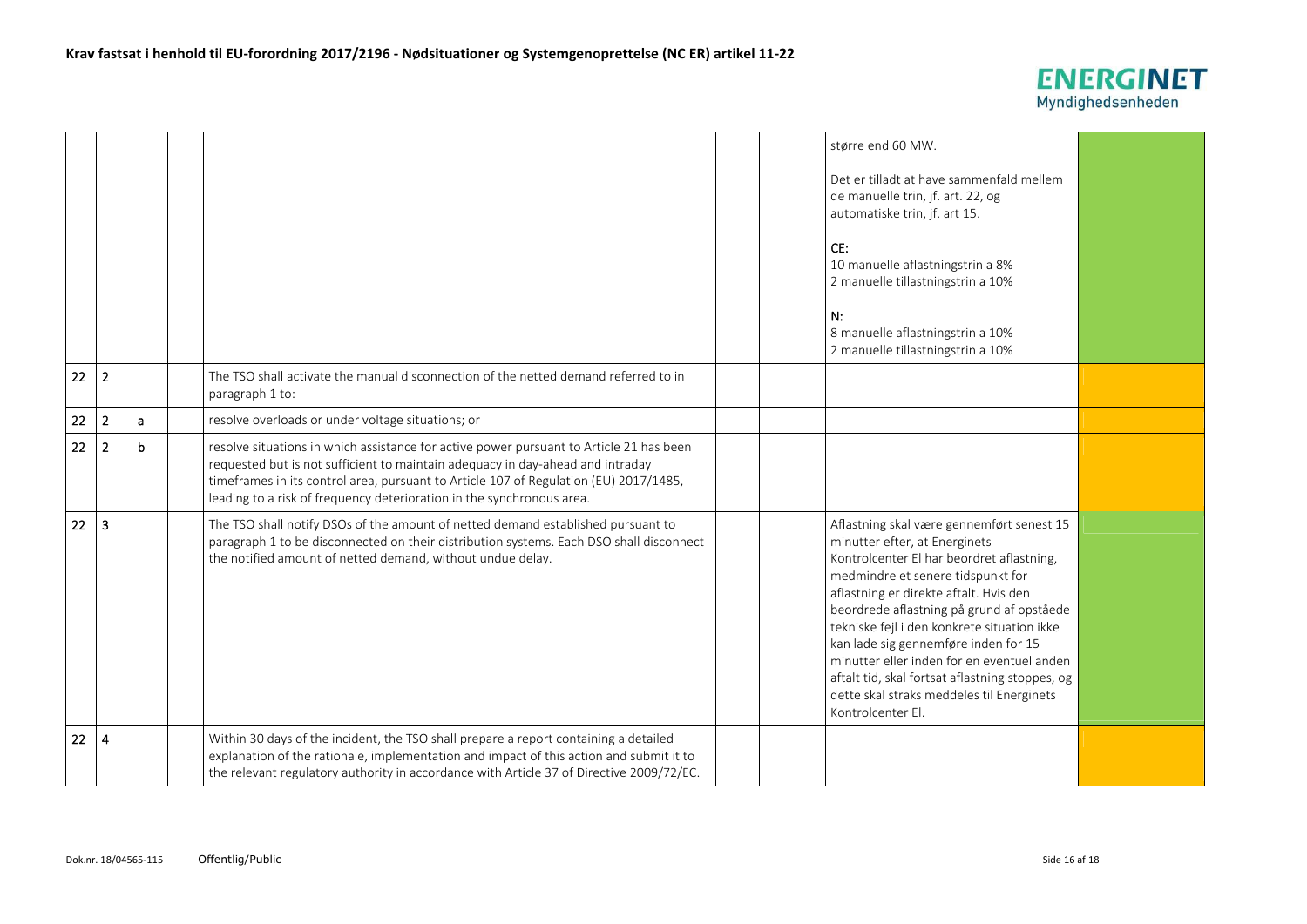## Bilag 1.A. – Alternativ til "Generelt krav"



*Figur 1: Automatisk LFDD design for kategori 4 - Forbrugsanlæg – Kontinental Europa*